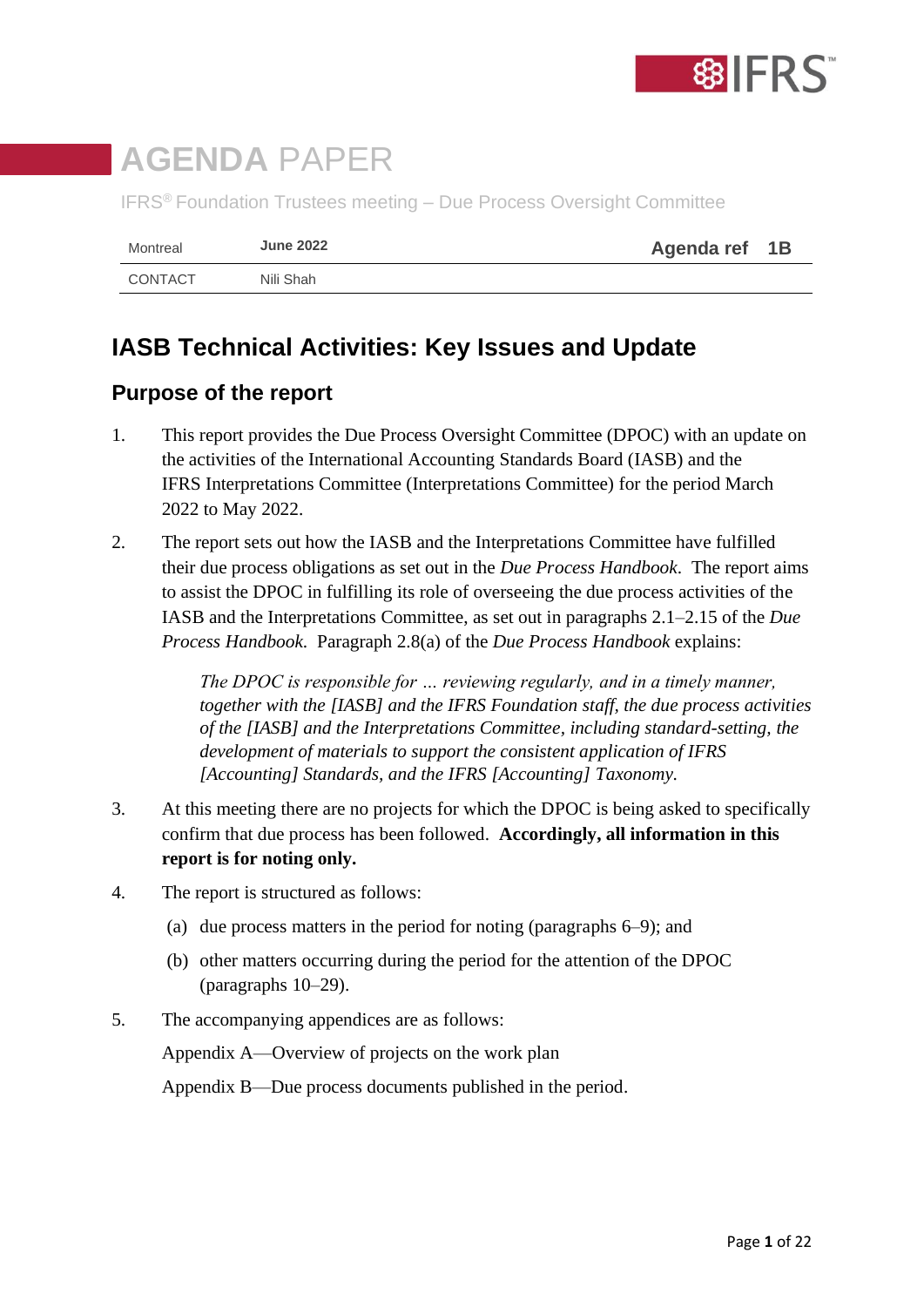## **Due process matters in the period for noting**

### **Due process documents published**

6. The due process documents published in the period are listed in Appendix B. The staff confirm that the required due process steps have been completed for each of the documents listed. When the IASB is required to review a summary of the due process steps undertaken for a due process document, the DPOC receives a copy of the supporting IASB paper in advance of the IASB's discussion.

### **Due process decisions**

- 7. The IASB's project on Dynamic Risk Management is exploring whether it can develop an accounting model that will enable investors to better understand the effect of a company's dynamic risk management of repricing risk due to changes in interest rate (which is predominately used in the banking industry), and to evaluate the effectiveness of that risk management. Based on staff analysis in [Agenda Paper 4B](https://www.ifrs.org/content/dam/ifrs/meetings/2022/may/iasb/ap4b-project-direction.pdf) to the IASB's May 2022 meeting, the IASB decided to:
	- (a) move its Dynamic Risk Management project from research to standard-setting, after considering paragraph 5.4 of the *Due Process Handbook*. This paragraph sets out the criteria for adding a standard-setting project to its work plan. The IASB will next progress towards publication of an exposure draft.
	- (b) continue using the expertise of existing advisory bodies, instead of establishing a dedicated consultative group for the project, after considering paragraph 3.59- 3.60 of the *Due Process Handbook*. This is because:
		- i. given the long history of the project, the IASB has already obtained extensive feedback throughout previous consultations.
		- ii. during 2020, the staff already undertook targeted outreach where detailed specialist knowledge was obtained. Further targeted outreach could be undertaken, if and when needed, for particular issues.
		- iii. the IASB's existing consultative groups, including the expertise of relevant parties in their jurisdictions, collectively have the necessary experience and expertise to advise on this project.
		- iv. one-to-one outreach may be more effective on this topic due to sensitivities amongst banks in discussing their risk management strategies in public.
- 8. As discussed at the DPOC's May 2022 meeting:
	- (a) The IASB concluded decision-making on its Third Agenda Consultation in April 2022. The Feedback Statement is expected to be published in July 2022. (See [Agenda Paper 1](https://www.ifrs.org/content/dam/ifrs/meetings/2022/may/dpoc/ap1-dpoc-agenda-consultation.pdf) to the DPOC's May 2022 meeting for the due process matters discussed.)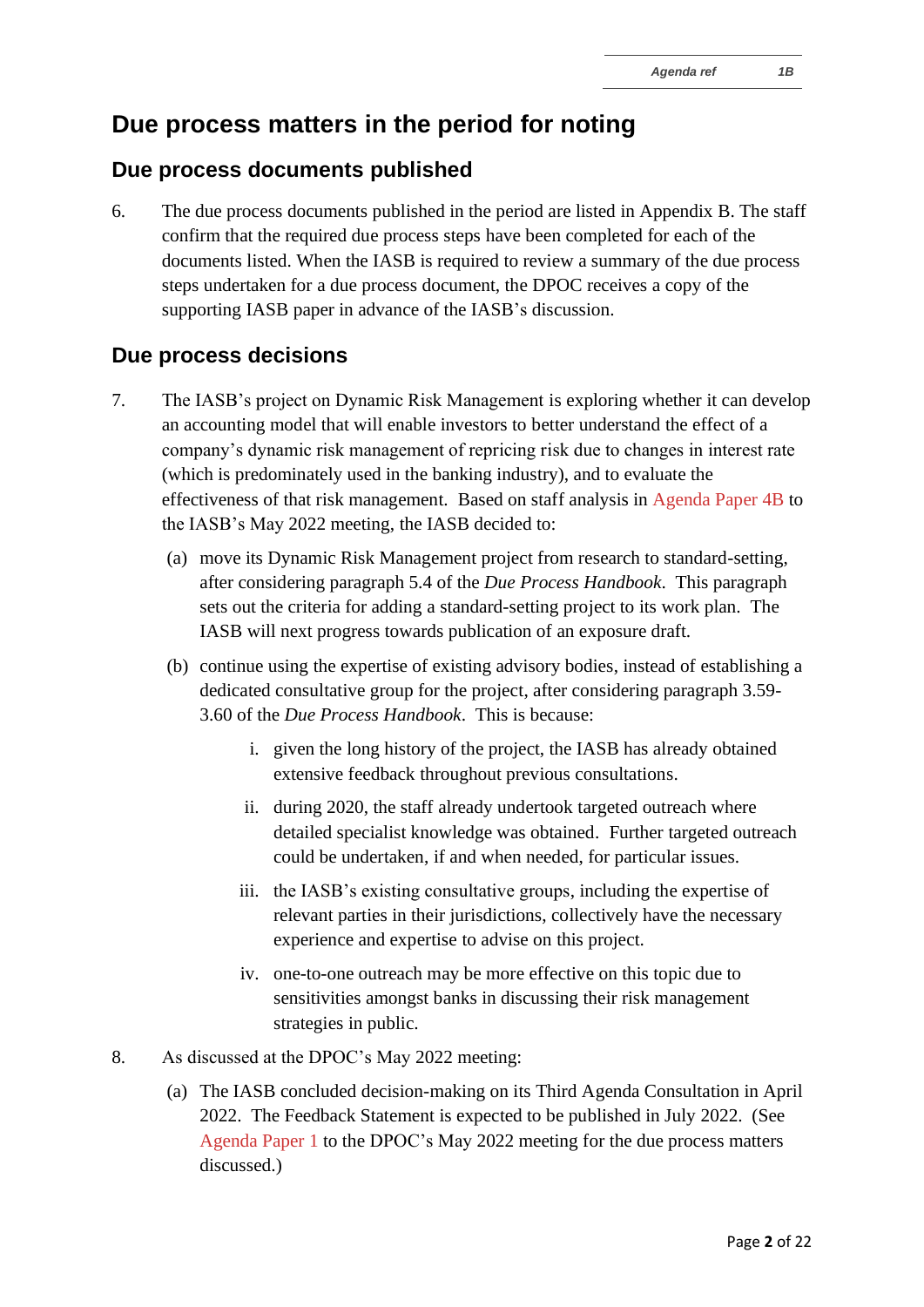(b) the DPOC agreed that the IASB has completed its post-implementation review (PIR) of IFRS 10 *Consolidated Financial Statements*, IFRS 11 *Joint Arrangements* and IFRS 12 *Disclosure of Interests in Other Entities* satisfactorily and that the Report and Feedback Statement can be published. The Report and Feedback Statement is expected to be published in June 2022. (See [Agenda](https://www.ifrs.org/content/dam/ifrs/meetings/2022/may/dpoc/ap2a-dpoc-pir-ifrs-10-11-12.pdf)  [Paper 2A](https://www.ifrs.org/content/dam/ifrs/meetings/2022/may/dpoc/ap2a-dpoc-pir-ifrs-10-11-12.pdf) to the DPOC's May 2022 meeting for the due process matters discussed.)

#### **Agenda paper compliance report**<sup>1</sup>

- 9. In the period March 2022 to May 2022, all agenda papers discussed by the IASB and the Interpretations Committee were made available on the public website unaltered. In April 2022 two IASB educational (non-decision-making) papers were posted three days after the posting deadline due to a resource constraint:
	- (a) Agenda Paper 21: Primary Financial Statements: Cover note and summary of feedback and redeliberations; and
	- (b) Agenda paper 21A: Primary Financial Statements: Analysis of operating expenses by nature in the notes.

<sup>1</sup> Paragraph 3.12 of the *Due Process Handbook* states 'The technical staff is required to report to the [IASB] and the DPOC at least annually on the extent to which material discussed by the [IASB] or the Interpretations Committee has not been made available to observers and the main reasons for doing so. In addition, the technical staff is required to include in that report the number of meeting papers that have been distributed less than five working days in advance and the main reasons for doing so.'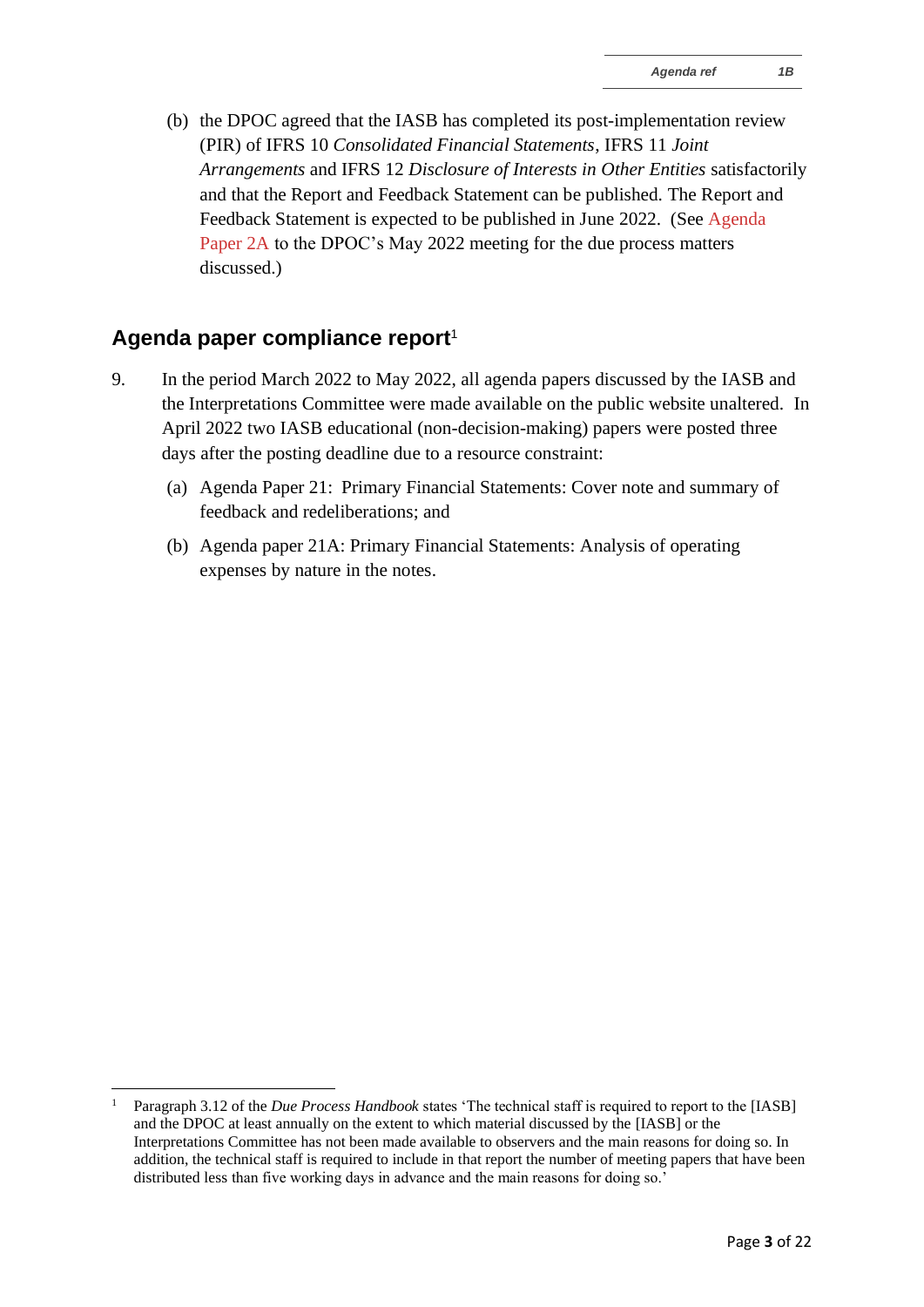## **Other matters occurring during the period for the attention of the DPOC**

### **Project updates**

#### **Goodwill and Impairment**

- 10. The IASB continues to discuss the two main aspects of this project: disclosures about business combinations and their subsequent performance and whether to reintroduce amortisation of goodwill.
- 11. In April 2022, the staff provided the IASB with a summary of their research on disclosures, specifically on business combination information that entities currently disclose outside financial statements; the usefulness of disclosures proposed in the IASB's Discussion Paper; and practical concerns with the proposed disclosures about the potential for competitive harm and litigation, availability of information after integration of the acquired business and auditability of disclosures.
- 12. In May 2022, the staff provided the IASB with a summary of their research on the feasibility of estimating a useful life of goodwill and the effect on historic goodwill balances of transitioning to an amortisation model, should the IASB decide to reintroduce amortisation of goodwill.
- 13. The staff will perform further research and consult with the IASB's consultative groups on possible paths forward for disclosures. The IASB is expected to decide on a disclosure package of disclosure requirements in Q3 2022, and on whether to reintroduce amortisation of goodwill in Q4 2022.
- 14. The FASB had also been undertaking a project that considers the subsequent accounting for goodwill. On 15 June 2022, the FASB decided to remove its project from its technical agenda. To update IASB members on the FASB's reasons for its decision, we are still planning a joint FASB-IASB educational meeting on 30 September 2022. The IASB will make its decision about whether to reintroduce the amortisation of goodwill after that joint meeting.

#### **Primary Financial Statements**

- 15. During the period, the IASB continued redeliberating the proposals in the Exposure Draft *General Presentation and Disclosures*. In these meetings, the IASB continued to make progress with decisions on aspects in each of the three main components of the project.
- 16. On the structure of the statement of profit or loss, the IASB proposed a 'general model'. It also proposed specific requirements for entities that invest in assets that generate a return individually and largely independently of other resources held by the entity or provide financing to customers. In April 2022, the IASB tentatively decided to provide additional guidance to that proposed in the Exposure Draft to clarify application of these specific requirements.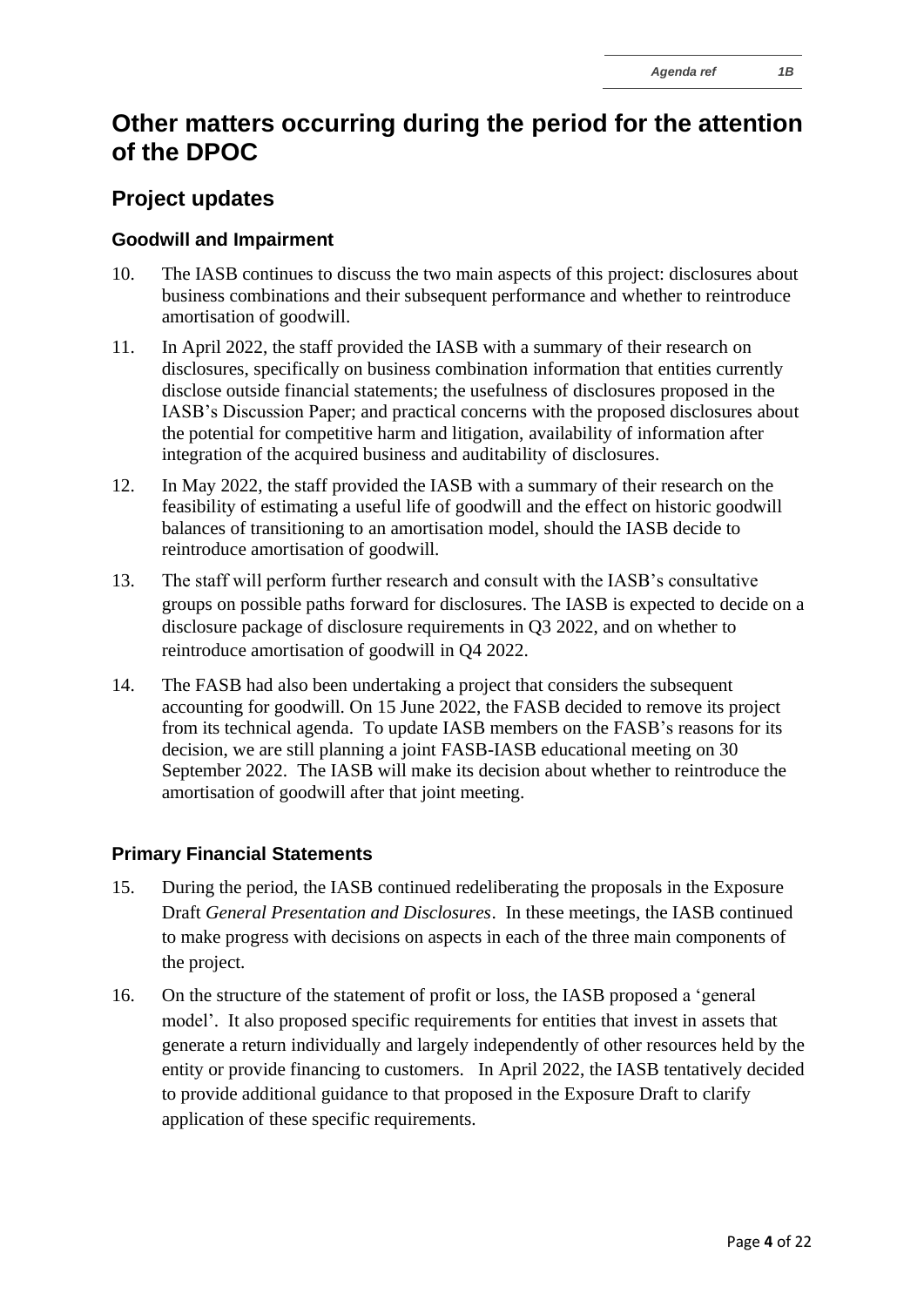- 17. On disaggregation, the IASB discussed alternatives to address feedback on challenges associated with disaggregation of operating expenses by nature and on disaggregation of unusual items.
- 18. On management performance measures, the IASB tentatively decided:
	- (a) to confirm the proposed requirement for an entity to disclose information about management performance measures in a single note to the financial statements.
	- (b) to confirm the proposed requirement to disclose the tax effect and the effect on non-controlling interests on items in the reconciliation between a management performance measure and the most directly comparable total specified by IFRS Accounting Standards (Accounting Standards), with some new accommodations to simplify the calculation.

#### **Management Commentary**

- 19. As previously reported, the IASB published the Exposure Draft *Management Commentary* in May 2021. The comment period ended in November 2021. The IASB received 82 comments letters. In addition, during the consultation period IASB members and staff participated in more than 65 outreach events with stakeholders from various jurisdictions.
- 20. The IASB discussed feedback on the Exposure Draft at its March and April 2022 meetings. Most significantly, most stakeholders who provided feedback on the Exposure Draft commented on the interaction between the Management Commentary project and the future IFRS Sustainability Disclosure Standards to be developed by the International Sustainability Standards Board (ISSB). In particular, many stakeholders:
	- (a) emphasised the need for connectivity between the two boards;
	- (b) suggested that the boards should work together in deliberating the proposals on management commentary; or
	- (c) asked the IASB to pause the project until the ISSB is up and running.
- 21. Both IASB meetings were attended by the International Sustainability Standards Board (ISSB) Vice-Chair and staff from the Value Reporting Foundation.
- 22. The staff expects to ask the IASB to consider a path forward for this project at a future meeting, in light of the evolving landscape, including creation of the ISSB and announcement of plans for the Integrated Reporting Framework.

#### **PIR of the classification and measurement requirements in IFRS 9**

23. The PIR of IFRS 9 *Financial Instruments* is being completed in three parts, consistent with how the Accounting Standard was developed. The comment period for the Request for Information on the PIR of the first part—classification and measurement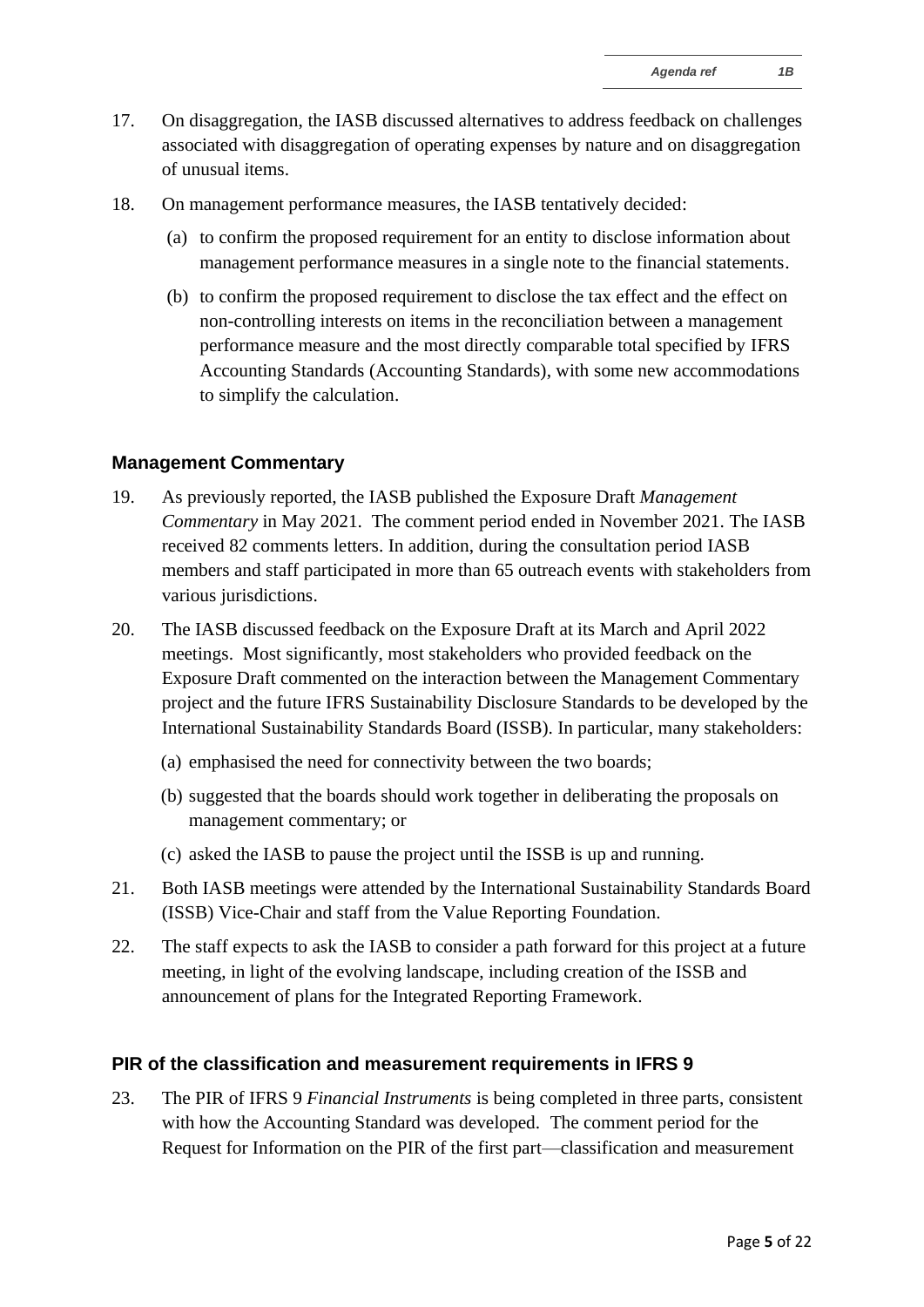requirements—ended on 28 January 2022. The IASB is in the process of analysing feedback and deciding next steps.

- 24. The main areas of focus are:
	- (a) assessing the contractual cash flow characteristics of financial assets with sustainability-linked features for the purpose of determining whether to measure such assets at fair value or amortised cost. In May 2022, the IASB decided to add a narrow-scope project to its work plan to address this topic as a high priority, as the IASB thinks that clarification is needed before diverse practice in this area becomes embedded.
	- (b) accounting for equity investments for which an entity elects to present fair value changes in other comprehensive income (OCI), in particular, the fact that gains and losses presented in OCI whilst the company holds the investment are not subsequently taken out of OCI and recognised in profit or loss ('recycled') when the investment is sold.
	- (c) calculating the effective interest rate for amortised cost measurement, in particular when the contractual interest rate is adjusted upon the occurrence of non-occurrence of a contingent future event.

#### **Supporting consistent application**

#### **Interpretations Committee**

- 25. The Interpretations Committee met in March and April 2022. At those meetings, the Interpretations Committee published four tentative agenda decisions and voted to finalise two agenda decisions (see the table in Appendix B). Both agenda decisions have been presented to the IASB and were published following confirmation by the IASB in accordance with paragraph 8.7 of the *Due Process Handbook*. The agenda decisions include material explaining how the applicable principles and requirements in IFRS Accounting Standards apply to the transaction or fact pattern described in the agenda decision.
- 26. At the close of the April 2022 meeting, there were two submissions recently received that the Interpretations Committee had not yet considered.

#### **Consultative groups**

#### **Consultative Group for Rate Regulation**

27. In October 2021, the staff reported a possible need for change to the membership of the Consultative Group for Rate Regulation, given some departures from the Group and our desire for greater participation from preparers in some jurisdictions, and users of financial statements generally. Given the limited number of changes to the members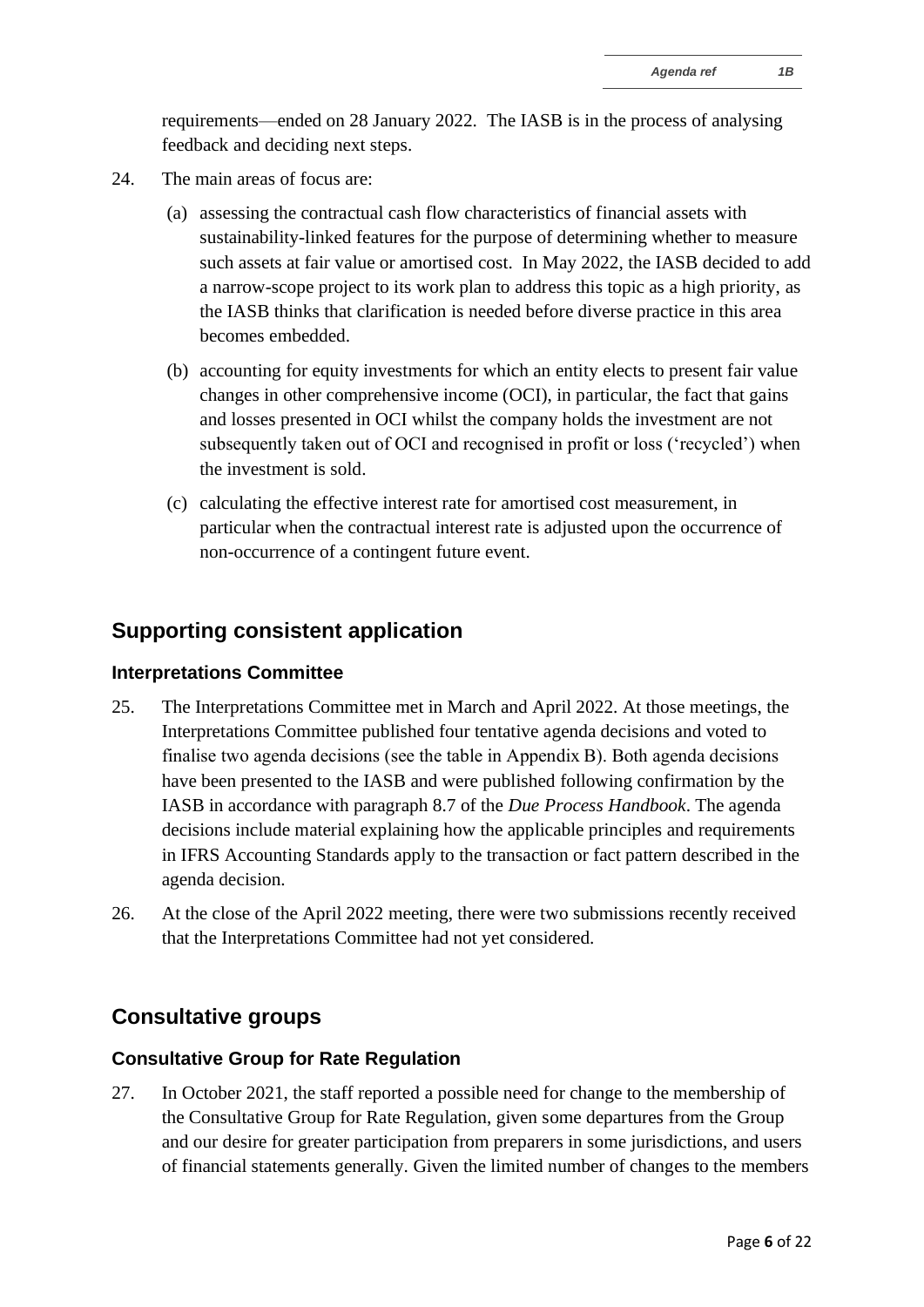and the expected future use of the group, the IASB's thinking was to identify possible new members by drawing on the support of the national standard-setters and our experience of which countries and industries are affected, rather than undertaking a public call for members.

- 28. In May 2022 we completed this process and updated the DPOC by email noting that changes to the Group's composition relate to:
	- (a) replacement of individuals previously designated by key, relevant organisations represented in the Group. These changes were mostly motivated by changes in the roles of individuals within the organisations or staff turnover.
	- (b) the IASB's goal to ensure an appropriate balance of perspectives, including geographical and types of stakeholders balance.
- 29. In that update we also reported that:
	- (a) the Group met twice publicly in March 2022 to discuss issues related to total allowed compensation.
	- (b) the staff is planning to discuss discount rate and disclosure issues with the Group. The staff would not expect more than one meeting for each topic with the Group. These meetings would most probably take place in 2023.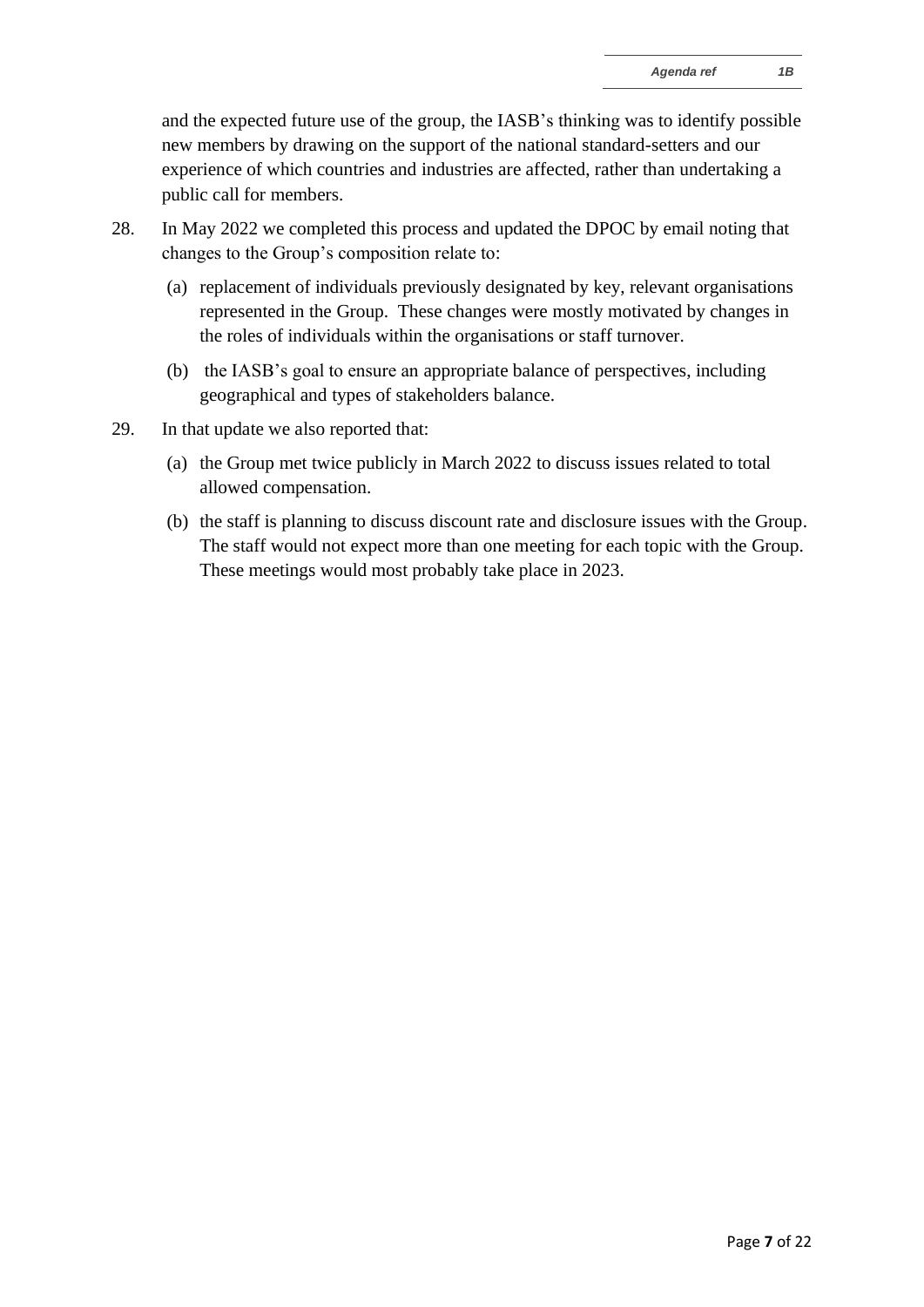*[abbreviations: DP=Discussion Paper; ED=Exposure Draft; RFI=Request for Information; ASAF=Accounting Standards Advisory Forum; CMAC=Capital Markets Advisory Committee; GPF=Global Preparers Forum; EEG=Emerging Economies Group; SMEIG=SME Implementation Group; IFCG=Islamic Finance Consultative Group]*

| Project                                                    | Objective                                                                                                                                                                                                                                                                                          | <b>Next due</b><br>process<br>step | <b>Date</b>            | <b>Timeline</b><br>consistent<br>with prior<br>report                                               | <b>Current activity</b>                                                                                                                                               | Last due process<br>document                                  | <b>Consultative group</b><br>discussions <sup>2</sup>                        |
|------------------------------------------------------------|----------------------------------------------------------------------------------------------------------------------------------------------------------------------------------------------------------------------------------------------------------------------------------------------------|------------------------------------|------------------------|-----------------------------------------------------------------------------------------------------|-----------------------------------------------------------------------------------------------------------------------------------------------------------------------|---------------------------------------------------------------|------------------------------------------------------------------------------|
| <b>Research projects</b>                                   |                                                                                                                                                                                                                                                                                                    |                                    |                        |                                                                                                     |                                                                                                                                                                       |                                                               |                                                                              |
| <b>Business</b><br>Combinations<br>under Common<br>Control | To explore possible reporting<br>requirements that would reduce<br>diversity in practice and improve the<br>transparency and comparability of<br>the reporting on business<br>combinations under common<br>control                                                                                 | Decide<br>project<br>direction     | TBD                    | $\checkmark$                                                                                        | · IASB discussed<br>summary of feedback<br>on DP in December<br>2021 and January 2022.<br>· IASB began<br>deliberations at its<br>March 2022 meeting.                 | . DP published Nov 2020<br>(comment period<br>ended Sep 2021) | ASAF: June 2021<br>CMAC: March 2021<br><b>EEG: May 2021</b><br>GPF: Jun 2019 |
| <b>Dynamic Risk</b><br>Management                          | To explore whether an accounting<br>model can be developed to better<br>reflect how a company's interest<br>rate risk management strategy may<br>affect the amount, timing and<br>uncertainty of future cash flows and<br>the effect of risk management<br>activities on its financial statements. | Exposure<br>Draft                  | Q2<br>2022             | $\checkmark$                                                                                        | • At its May 2022<br>meeting the IASB<br>decided to move the<br>project from research to<br>standard-setting.                                                         | · DP published in 2014                                        | ASAF: Dec 2020                                                               |
| Equity method                                              | To assess whether application<br>problems with the equity method as<br>set out in IAS 28 Investments in<br>Associates and Joint Ventures can be<br>addressed in consolidated and<br>individual financial statements by<br>identifying and explaining the<br>principles of IAS 28                   | Decide<br>project<br>direction     | Q <sub>3</sub><br>2022 | Deferred by<br>two quarters<br>for staff to<br>undertake<br>additional<br>research and<br>analysis. | · Project moved from<br>research pipeline in Oct<br>2020<br>• At its April 2022<br>meeting the IASB<br>continued its discussion<br>and reviewed research<br>findings. | n/a                                                           | <b>ASAF: Oct 2021</b><br>GPF: Nov 2021<br><b>EEG: Dec 2021</b>               |

<sup>2</sup> Most recent discussion with each group highlighted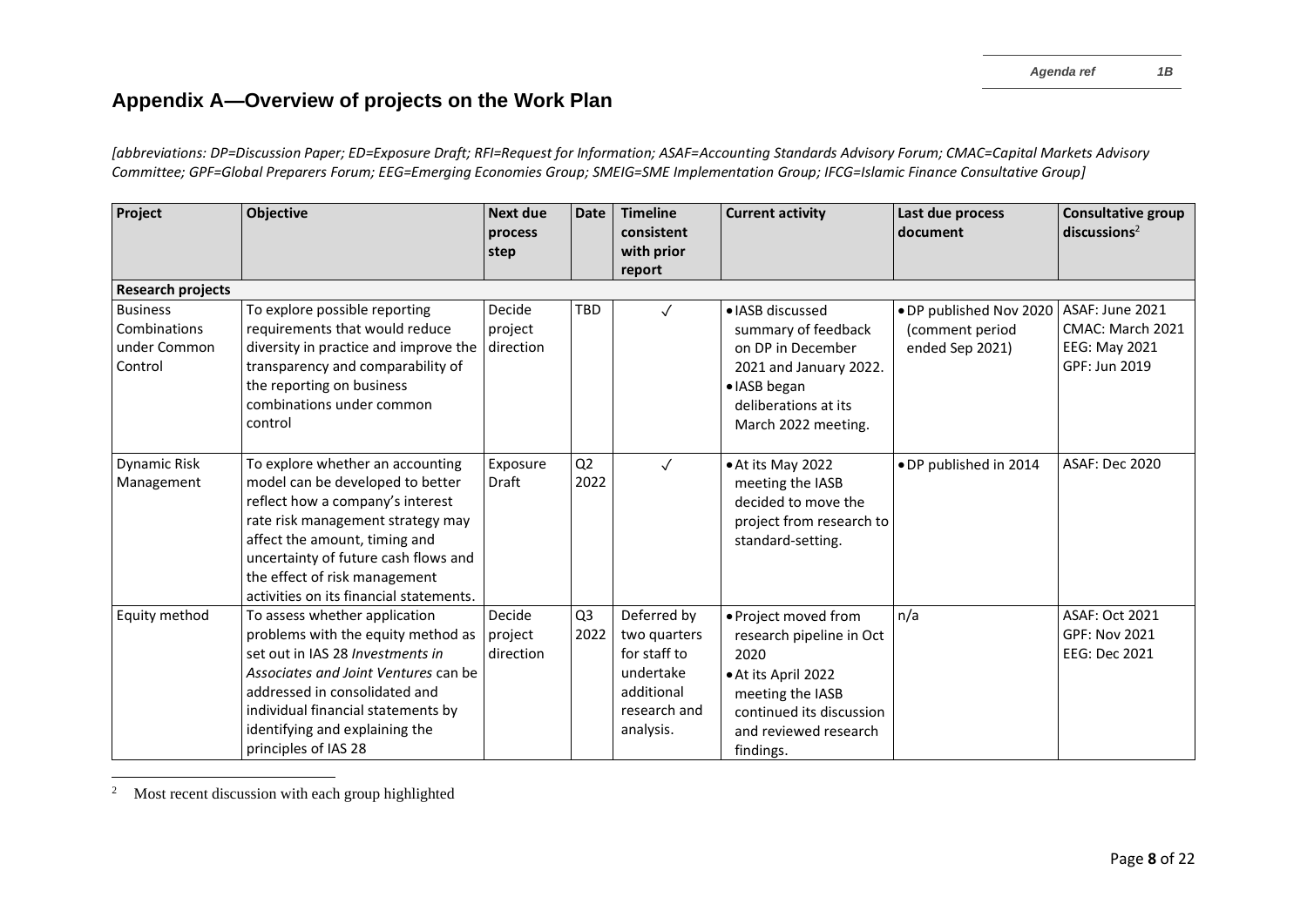| Project                    | Objective                                                                                                                                                                                                                                                                                                                                                                                                   | <b>Next due</b><br>process<br>step | <b>Date</b>            | <b>Timeline</b><br>consistent<br>with prior | <b>Current activity</b>                                                                                                                                                            | Last due process<br>document                                         | <b>Consultative group</b><br>discusions <sup>2</sup>                                                                         |
|----------------------------|-------------------------------------------------------------------------------------------------------------------------------------------------------------------------------------------------------------------------------------------------------------------------------------------------------------------------------------------------------------------------------------------------------------|------------------------------------|------------------------|---------------------------------------------|------------------------------------------------------------------------------------------------------------------------------------------------------------------------------------|----------------------------------------------------------------------|------------------------------------------------------------------------------------------------------------------------------|
|                            |                                                                                                                                                                                                                                                                                                                                                                                                             |                                    |                        | report                                      |                                                                                                                                                                                    |                                                                      |                                                                                                                              |
| Extractive<br>Activities   | To explore:<br>developing requirements or<br>(a)<br>guidance to improve the<br>disclosure objectives and<br>requirements about an entity's<br>exploration and evaluation<br>expenditure and activities to<br>provide more useful<br>information to primary users of<br>financial statements<br>(b) removing the temporary status<br>of IFRS 6 Exploration for and<br><b>Evaluation of Mineral Resources</b> | Decide<br>project<br>direction     | Q <sub>3</sub><br>2022 | $\checkmark$                                | • At its March 2022<br>meeting the IASB<br>discussed the staff's<br>project plan.<br>• Staff conducting further<br>research to assist IASB<br>in determining project<br>direction. | n/a                                                                  | ASAF: March 2021<br>CMAC: March 2019<br>EEG: Dec 2019                                                                        |
| Goodwill and<br>Impairment | To explore whether entities can, at a<br>reasonable cost, provide users with<br>more useful information about the<br>acquisitions those entities make.<br>The IASB is considering ways to<br>meet the objective though<br>improving the disclosure<br>requirements about business<br>combinations and the subsequent<br>accounting for goodwill                                                             | Decide<br>project<br>direction     | H <sub>2</sub><br>2022 | $\checkmark$                                | · IASB continues<br>redeliberations                                                                                                                                                | DP published Mar 2020<br>(extended comment<br>period ended Dec 2020) | <b>ASAF: Dec 2021</b><br><b>CMAC: Nov 2021</b><br>EEG: Dec 2020<br><b>GPF: Nov 2021</b><br>Joint IASB and<br>FASB: July 2021 |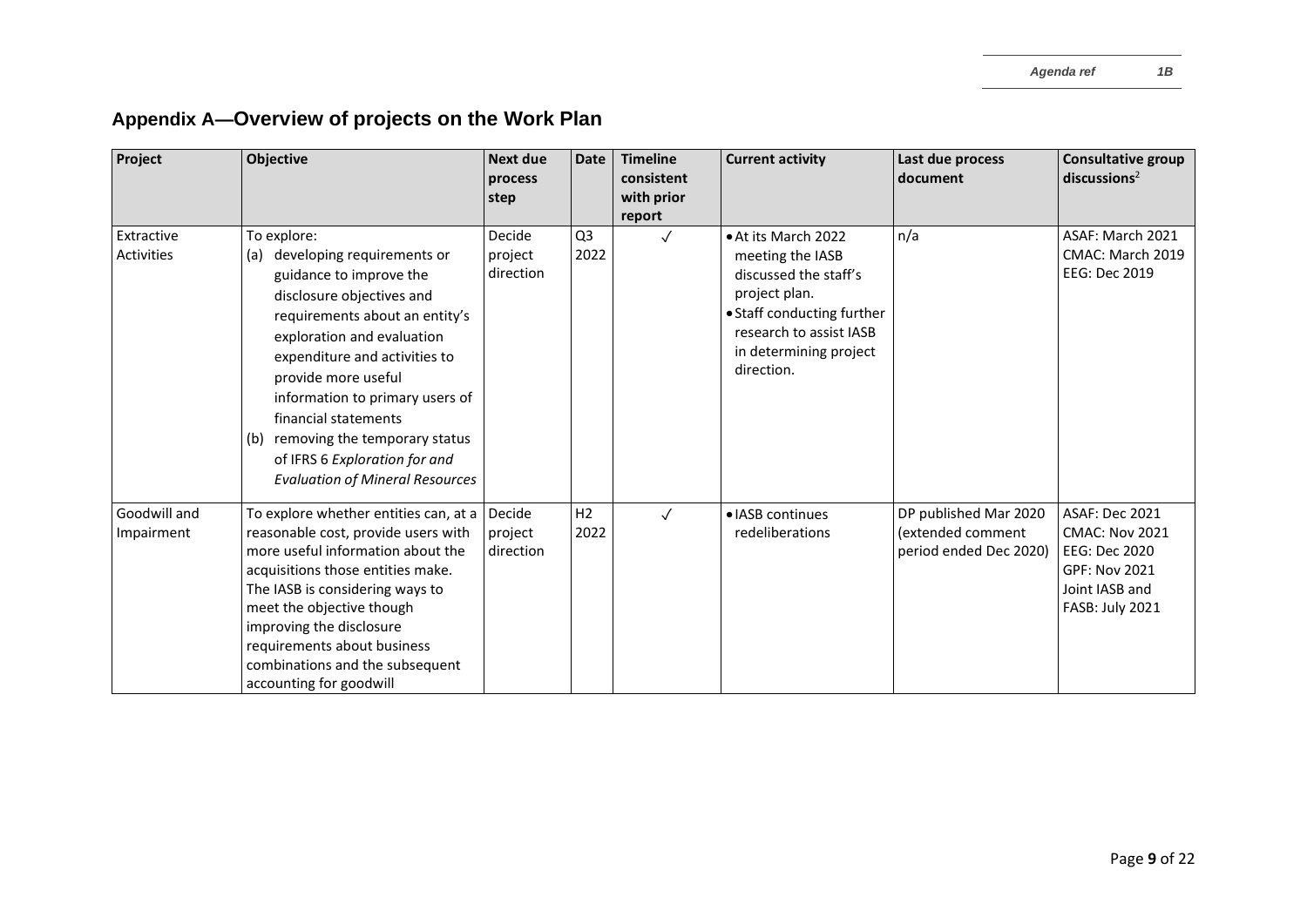| Project                                                           | <b>Objective</b>                                                                                                                                                                                                                                                                                                         | Next due<br>process<br>step | <b>Date</b> | <b>Timeline</b><br>consistent<br>with prior<br>report | <b>Current activity</b>                                                                                                                                                                                                                                                                                                                                                       | Last due process<br>document                                 | <b>Consultative group</b><br>discussions <sup>2</sup>                    |
|-------------------------------------------------------------------|--------------------------------------------------------------------------------------------------------------------------------------------------------------------------------------------------------------------------------------------------------------------------------------------------------------------------|-----------------------------|-------------|-------------------------------------------------------|-------------------------------------------------------------------------------------------------------------------------------------------------------------------------------------------------------------------------------------------------------------------------------------------------------------------------------------------------------------------------------|--------------------------------------------------------------|--------------------------------------------------------------------------|
| <b>Pension Benefits</b><br>that Depend on<br><b>Asset Returns</b> | To gather evidence to help decide<br>whether to start a project to<br>develop proposals for targeted<br>amendments to the requirements<br>for defined benefit plans in IAS 19<br>Employee Benefits. The<br>amendments would relate to<br>employee benefits that depend on<br>the return on a specified pool of<br>assets | N/A                         | N/A         | $\checkmark$                                          | • At its October 2021<br>meeting the IASB<br>decided not to propose<br>amendments to IAS 19.<br>. In April 2022 the Project<br>Summary was<br>published, providing an<br>overview of research<br>discussed by the IASB.<br>The project has now<br>been removed from the<br>work plan.                                                                                         | n/a                                                          | <b>ASAF: Jul 2019</b>                                                    |
| PIR of IFRS 10,<br>IFRS 11 and<br>IFRS 12                         | To examine further the matters in<br>the Request for Information to<br>assess whether IFRS 10 Consolidated<br>Financial Statements, IFRS 11 Joint<br>Arrangements and IFRS 12<br>Disclosure of Interests in Other<br>Entities are working as intended                                                                    | Feedback<br>Statement       | Q2<br>2022  | $\checkmark$                                          | · IASB concluded that<br>IFRS 10, IFRS 11 and<br>IFRS 12 are working as<br>intended in October<br>2021.<br>• IASB decided in<br>February 2022 that<br>none of the matters<br>identified in the review<br>were of high or<br>medium priority. Five<br>matters were assessed<br>to be of low priority.<br>• Staff are preparing the<br><b>Report and Feedback</b><br>Statement. | RFI published Dec 2020<br>(comment period ended<br>May 2021) | ASAF: March 2021<br>CMAC: March 2021<br>EEG: Dec 2020<br>GPF: March 2021 |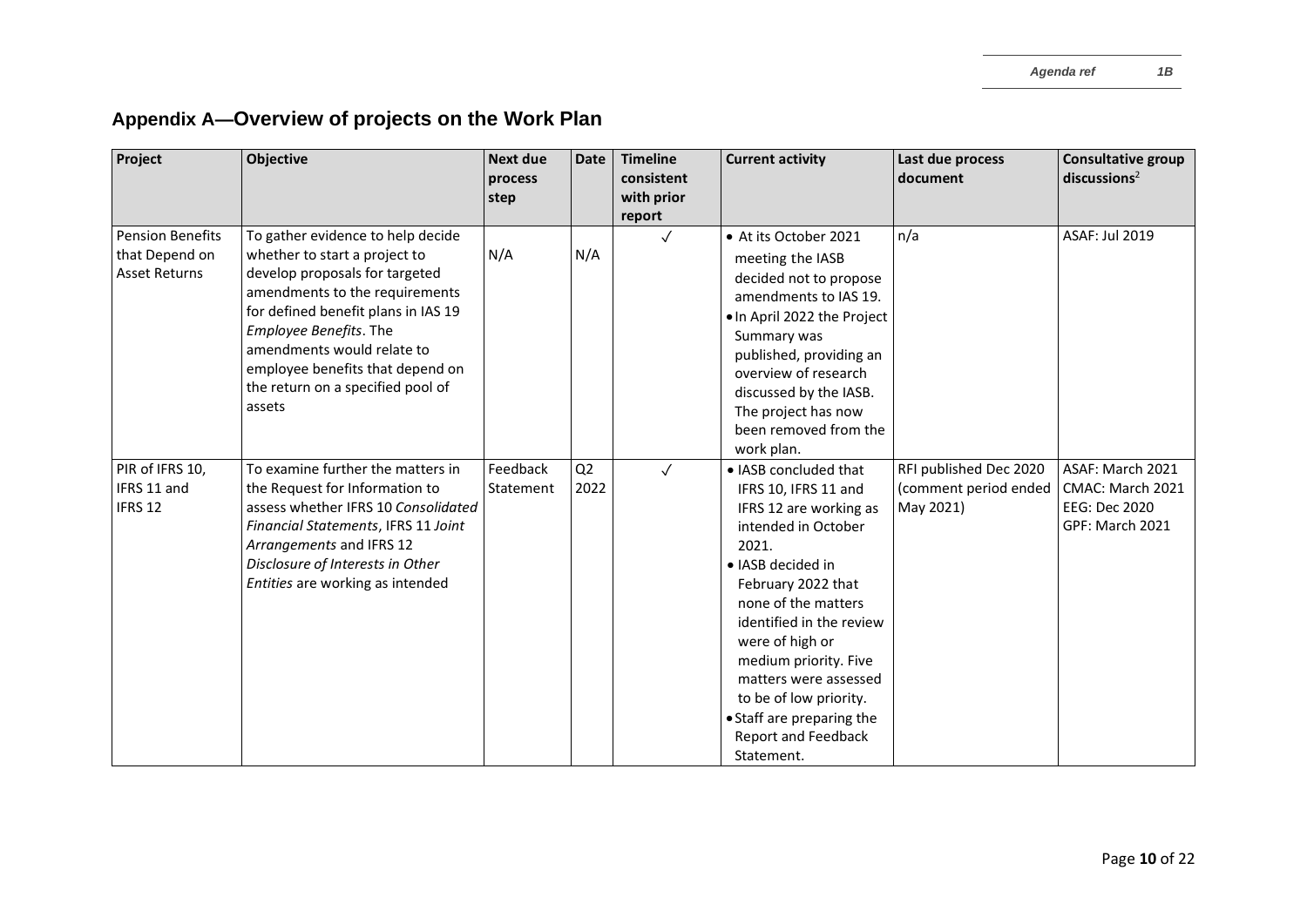| Project                                                                                                         | <b>Objective</b>                                                                                                                                                                                                                                                                                                                                                      | <b>Next due</b><br>process            | <b>Date</b>            | <b>Timeline</b><br>consistent | <b>Current activity</b>                                                                                                                                                                                                | Last due process<br>document           | <b>Consultative group</b><br>discussions <sup>2</sup>                                             |
|-----------------------------------------------------------------------------------------------------------------|-----------------------------------------------------------------------------------------------------------------------------------------------------------------------------------------------------------------------------------------------------------------------------------------------------------------------------------------------------------------------|---------------------------------------|------------------------|-------------------------------|------------------------------------------------------------------------------------------------------------------------------------------------------------------------------------------------------------------------|----------------------------------------|---------------------------------------------------------------------------------------------------|
|                                                                                                                 |                                                                                                                                                                                                                                                                                                                                                                       | step                                  |                        | with prior                    |                                                                                                                                                                                                                        |                                        |                                                                                                   |
| PIR of IFRS 9-<br>Classification and<br>Measurement                                                             | To assess the effects of the new<br>requirements on entities, users,<br>auditors and regulators                                                                                                                                                                                                                                                                       | Feedback<br>Statement                 | H <sub>2</sub><br>2022 | report<br>$\checkmark$        | • Comment period on RFI<br>ended 28 January 2022<br>• The IASB started<br>discussing feedback at<br>its March 2022 meeting.<br>• The IASB is in the<br>process of analysing<br>feedback and deciding<br>next steps.    | <b>RFI Published</b><br>September 2021 | ASAF: March 2021<br>CMAC: March 2021<br>GPF: March 2021<br><b>IFCG: Nov 2021</b><br>EEG: Dec 2021 |
| <b>Standard-setting projects</b>                                                                                |                                                                                                                                                                                                                                                                                                                                                                       |                                       |                        |                               |                                                                                                                                                                                                                        |                                        |                                                                                                   |
| <b>Disclosure</b><br>Initiate<br><b>Subsidiaries</b><br>without Public<br>Accountability:<br><b>Disclosures</b> | To develop a reduced-disclosure<br>IFRS Standard-using the disclosure<br>requirements of the IFRS for SMEs<br>Standard and adapting them where<br>there are recognition and<br>measurement differences between<br>the IFRS for SMEs Standard and IFRS<br>Standards-that would apply on a<br>voluntary basis to subsidiaries that<br>do not have public accountability | Decide<br>Project<br><b>Direction</b> | Q <sub>2</sub><br>2022 | $\checkmark$                  | • Comment period on ED<br>ended 31 January 2022.<br>• The IASB discussed<br>feedback at its April<br>2022 meeting.<br>• The IASB considered the<br>proposed scope of the<br>draft Standard at its<br>May 2022 meeting. | ED published July 2021                 | <b>ASAF: Dec 2021</b><br><b>GPF: Nov 2021</b><br><b>EEG: Dec 2021</b><br>SMEIG: Sep 2021          |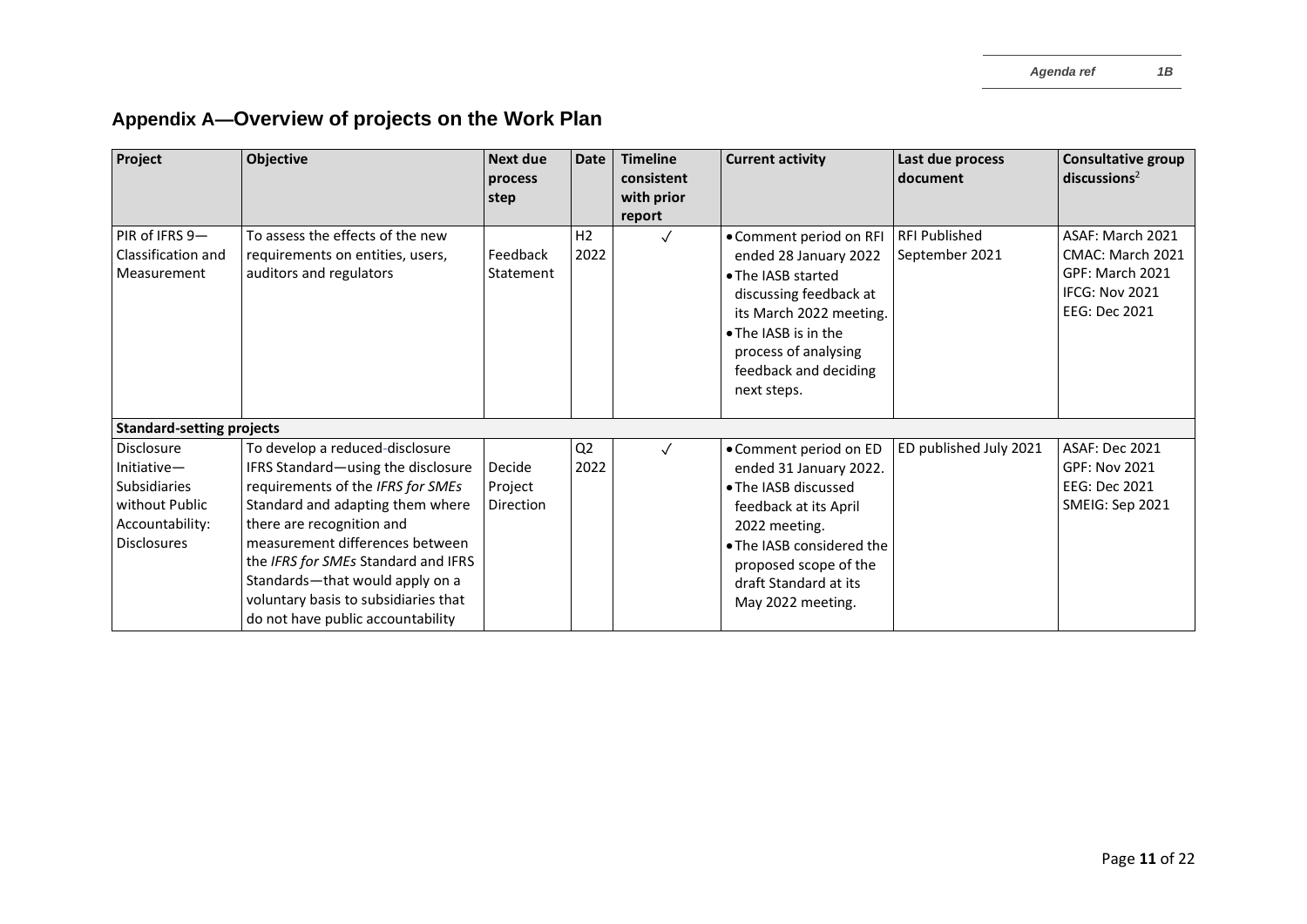| Project                                                                                            | Objective                                                                                                                                                                                                                                                                                            | <b>Next due</b><br>process            | <b>Date</b>            | <b>Timeline</b><br>consistent | <b>Current activity</b>                                                                                                    | Last due process<br>document                                                                                                                                                                                                                                        | <b>Consultative group</b><br>discusions <sup>2</sup>                                               |
|----------------------------------------------------------------------------------------------------|------------------------------------------------------------------------------------------------------------------------------------------------------------------------------------------------------------------------------------------------------------------------------------------------------|---------------------------------------|------------------------|-------------------------------|----------------------------------------------------------------------------------------------------------------------------|---------------------------------------------------------------------------------------------------------------------------------------------------------------------------------------------------------------------------------------------------------------------|----------------------------------------------------------------------------------------------------|
|                                                                                                    |                                                                                                                                                                                                                                                                                                      | step                                  |                        | with prior<br>report          |                                                                                                                            |                                                                                                                                                                                                                                                                     |                                                                                                    |
| <b>Disclosure</b><br>Initiative-<br>Targeted<br>Standards-level<br>Review of<br><b>Disclosures</b> | To develop guidance for the Board<br>itself to use when developing and<br>drafting disclosure requirements in<br><b>IFRS Standards</b><br>The Board will test this guidance by<br>applying it to the disclosure<br>requirements in IAS 19 Employee<br>Benefits and IFRS 13 Fair Value<br>Measurement | Decide<br>Project<br><b>Direction</b> | Q <sub>3</sub><br>2022 | $\checkmark$                  | • Comment period on ED<br>ended 12 January 2022<br>• The IASB continued<br>discussing feedback at<br>its May 2022 meeting. | ED published Mar 2021                                                                                                                                                                                                                                               | <b>ASAF: Dec 2021</b><br><b>CMAC: Jun 2021</b><br>EEG: Dec 2020<br>GPF: Jun 2021                   |
| Financial<br>Instruments with<br>Characteristics of<br>Equity                                      | To improve the information that<br>entities provide in their financial<br>statements about the financial<br>instruments they have issued and<br>address challenges with applying<br>IAS 32 Financial Instruments:<br>Presentation                                                                    | Exposure<br>Draft                     | TBD                    | $\checkmark$                  | • Developing proposals<br>for ED<br>• The IASB continues<br>redeliberations.                                               | DP published Jun 2018<br>In light of feedback, the<br>IASB decided to achieve<br>the project objectives by<br>clarifying existing IAS 32<br>classification principles<br>to address practice<br>issues and improving<br>presentation and<br>disclosure requirements | ASAF: Dec 2020<br><b>CMAC: Mar 2020</b><br><b>GPF: Nov 2018</b><br>EEG: Oct 2018<br>IFCG: May 2022 |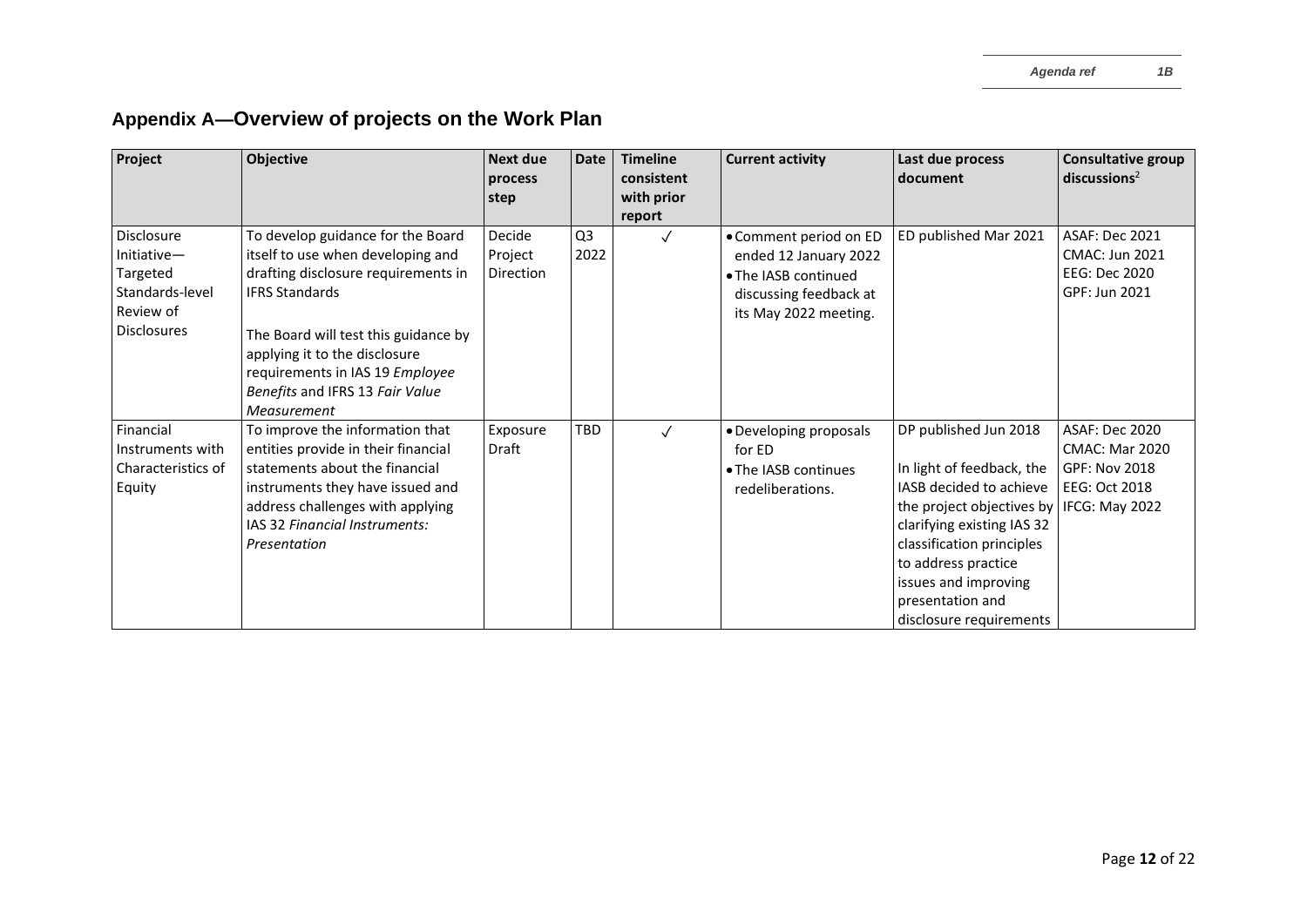| Project                                       | <b>Objective</b>                                                                                                                                                                                                                                                                                                      | Next due<br>process<br>step           | <b>Date</b> | <b>Timeline</b><br>consistent<br>with prior<br>report | <b>Current activity</b>                                                                                                             | Last due process<br>document | <b>Consultative group</b><br>discussions <sup>2</sup>                                                                                                                                                                                                    |
|-----------------------------------------------|-----------------------------------------------------------------------------------------------------------------------------------------------------------------------------------------------------------------------------------------------------------------------------------------------------------------------|---------------------------------------|-------------|-------------------------------------------------------|-------------------------------------------------------------------------------------------------------------------------------------|------------------------------|----------------------------------------------------------------------------------------------------------------------------------------------------------------------------------------------------------------------------------------------------------|
| Management<br>Commentary                      | To revise and update Practice<br>Statement 1 Management<br>Commentary issued in 2010                                                                                                                                                                                                                                  | Decide<br>Project<br><b>Direction</b> | <b>TBD</b>  | $\checkmark$                                          | • Comment period on ED<br>ended 23 November<br>2021<br>• The IASB discussed<br>feedback at its March<br>and April 2022<br>meetings. | ED published May 2021        | Management<br>Commentary<br><b>Consultative Group:</b><br>Jul 2021 (private<br>education session)<br><b>IFRS Taxonomy</b><br><b>Consultative Group:</b><br>Nov 2021<br>ASAF: Oct 2021<br><b>CMAC: Jun 2021</b><br><b>EEG: July 2021</b><br>GPF: Jun 2021 |
| <b>Primary Financial</b><br><b>Statements</b> | To improve how information is<br>communicated in the financial<br>statements, with a focus on<br>information in the statement of<br>profit or loss including introducing a<br>more disciplined and transparent<br>approach to the reporting of<br>management-defined performance<br>measures (a subset of 'non-GAAP') | Issue new<br>Accounting<br>Standard   | <b>TBD</b>  | $\checkmark$                                          | • Redeliberating the<br>proposals in ED in light<br>of feedback                                                                     | ED published Dec 2019        | <b>ASAF: Mar 2022</b><br><b>CMAC: Mar 2022</b><br><b>GPF: Nov 2021</b><br><b>EEG: May 2020</b>                                                                                                                                                           |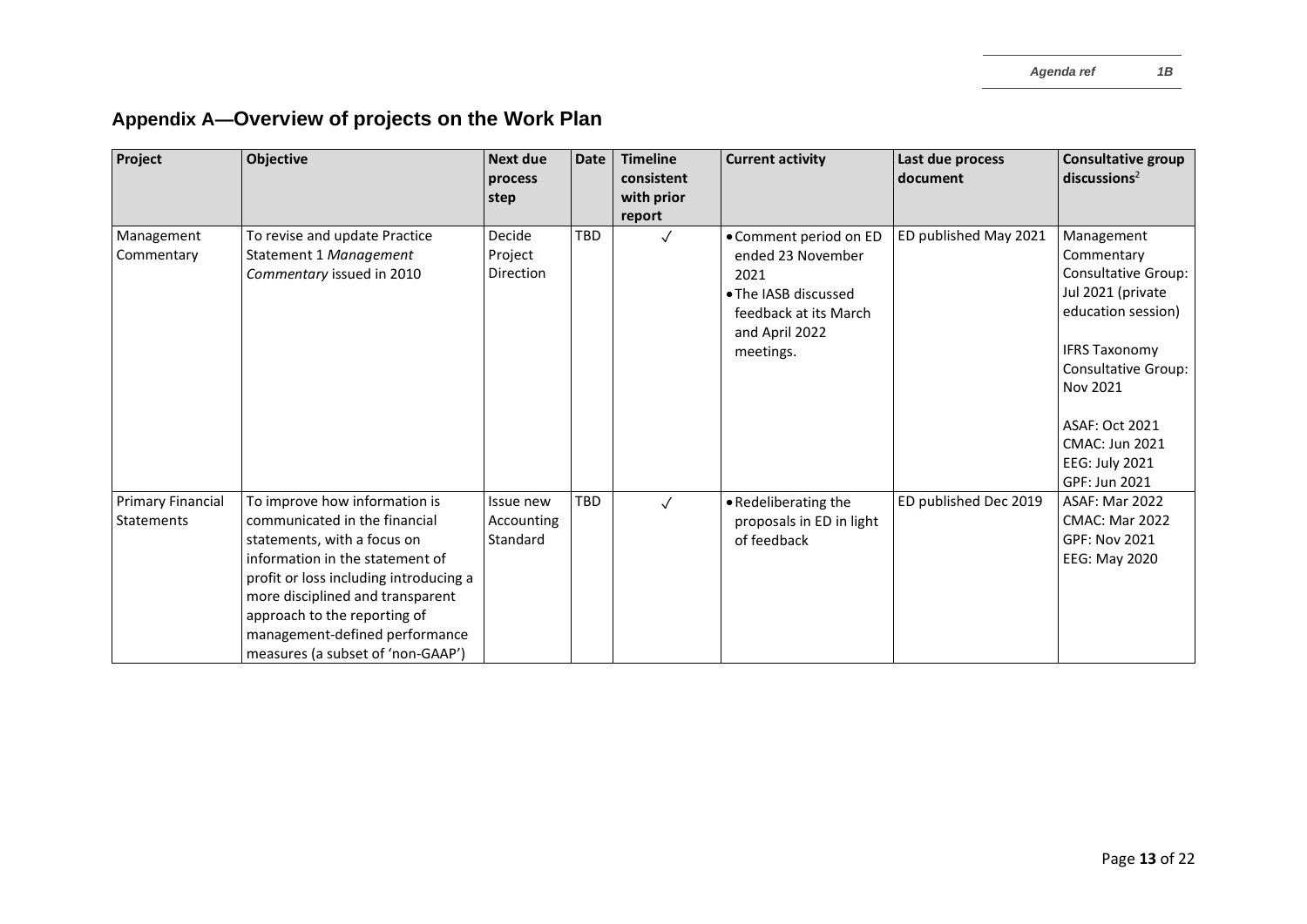| Project                                                            | Objective                                                                                                                                                                                                                                                                                                              | <b>Next due</b><br>process<br>step  | <b>Date</b>            | <b>Timeline</b><br>consistent<br>with prior | <b>Current activity</b>                                                                                                                                                                     | Last due process<br>document | <b>Consultative group</b><br>discussions <sup>2</sup>                                                                                                                            |
|--------------------------------------------------------------------|------------------------------------------------------------------------------------------------------------------------------------------------------------------------------------------------------------------------------------------------------------------------------------------------------------------------|-------------------------------------|------------------------|---------------------------------------------|---------------------------------------------------------------------------------------------------------------------------------------------------------------------------------------------|------------------------------|----------------------------------------------------------------------------------------------------------------------------------------------------------------------------------|
|                                                                    |                                                                                                                                                                                                                                                                                                                        |                                     |                        | report                                      |                                                                                                                                                                                             |                              |                                                                                                                                                                                  |
| Rate-regulated<br><b>Activities</b>                                | To develop a new accounting model<br>to give users of financial statements<br>better information about a<br>company's incremental rights and<br>obligations arising from its rate-<br>regulated activities                                                                                                             | Issue new<br>Accounting<br>Standard | <b>TBD</b>             | $\checkmark$                                | · IASB discussed<br>summary of feedback<br>on ED in October and<br>November 2021.<br>• IASB continues<br>redeliberations.                                                                   | ED published Jan 2021        | Consultative Group<br>for Rate Regulation:<br>Feb 2022 (private<br>education session)<br><b>ASAF: Mar 2022</b><br><b>CMAC: Mar 2021</b><br><b>GPF: Mar 2021</b><br>EEG: May 2021 |
| Second<br>Comprehensive<br>Review of the IFRS<br>for SMEs Standard | To undertake the second periodic<br>comprehensive review of the IFRS<br>for SMEs Standard                                                                                                                                                                                                                              | Exposure<br>Draft                   | Q <sub>3</sub><br>2022 | $\checkmark$                                | . At its March, April and<br>May 2022 meetings the<br>IASB continued to<br>develop proposals for<br>an ED                                                                                   | RFI published Jan 2020       | EEG: May 2021<br>SMEIG: Jan 2022                                                                                                                                                 |
| Other projects                                                     |                                                                                                                                                                                                                                                                                                                        |                                     |                        |                                             |                                                                                                                                                                                             |                              |                                                                                                                                                                                  |
| Third Agenda<br>Consultation                                       | To gather views on:<br>. the strategic direction and balance<br>of the Board's activities<br>• the criteria for assessing the<br>priority of financial reporting issues<br>that could be added to the work<br>plan and<br>• new financial reporting issues that<br>could be given priority in the<br>Board's work plan | Feedback<br>Statement               | Q <sub>3</sub><br>2022 | $\checkmark$                                | • The IASB concluded<br>decision-making at its<br>April meeting, at which<br>it decided which project<br>to add to its work plan.<br>• The staff are drafting<br>the Feedback<br>Statement. | RFI published March<br>2021  | <b>ASAF: Dec 2021</b><br><b>CMAC: Mar 2022</b><br>GPF: Jun 2021<br><b>EEG: May 2021</b><br><b>IFRS Taxonomy</b><br><b>Consultative Group:</b><br>Jun 2021                        |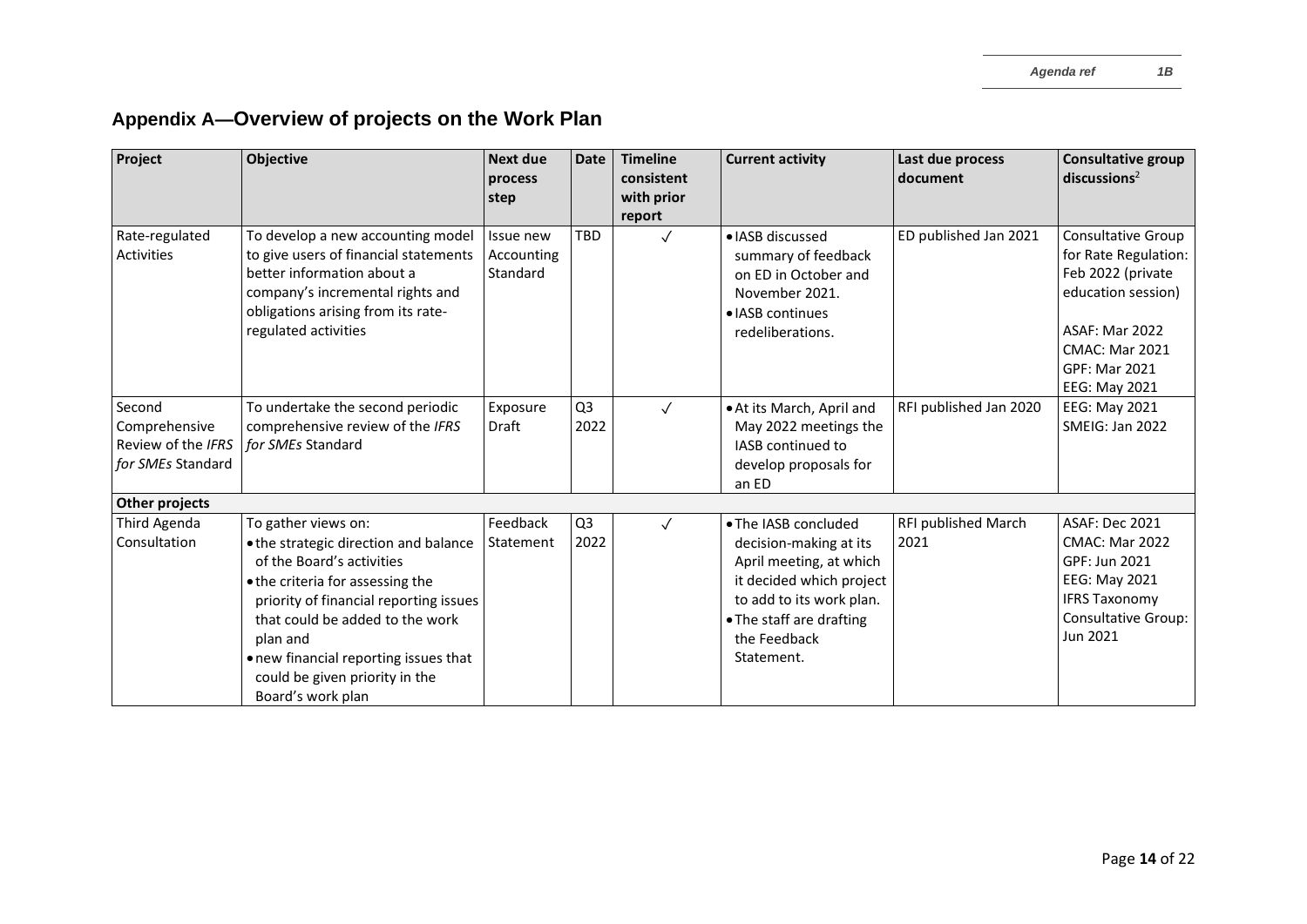| Project                                                        | <b>Objective</b>                                                                                                                                                                                                                                                                                                | <b>Next due</b><br>process step | <b>Date</b>            | <b>Timeline consistent with</b><br>prior report                                                                                                 | <b>Current activity</b>                                                                                                                                                                                                                                                         | Last due<br>process                |
|----------------------------------------------------------------|-----------------------------------------------------------------------------------------------------------------------------------------------------------------------------------------------------------------------------------------------------------------------------------------------------------------|---------------------------------|------------------------|-------------------------------------------------------------------------------------------------------------------------------------------------|---------------------------------------------------------------------------------------------------------------------------------------------------------------------------------------------------------------------------------------------------------------------------------|------------------------------------|
|                                                                |                                                                                                                                                                                                                                                                                                                 |                                 |                        |                                                                                                                                                 |                                                                                                                                                                                                                                                                                 | document                           |
| <b>Maintenance projects</b>                                    |                                                                                                                                                                                                                                                                                                                 |                                 |                        |                                                                                                                                                 |                                                                                                                                                                                                                                                                                 |                                    |
| Availability of a<br><b>Refund (Amendments</b><br>to IFRIC 14) | To clarify the accounting when other parties $n/a$<br>have rights to make particular decisions<br>about a company's defined benefit plan                                                                                                                                                                        |                                 | n/a                    | n/a                                                                                                                                             | . Project completed - the IASB<br>decided not to finalise the<br>amendments, having<br>concluded that the project's<br>prospects for progress are<br>limited.                                                                                                                   | n/a                                |
| Lack of<br>Exchangeability<br>(Amendments to<br>IAS 21)        | To specify requirements to help entities<br>assess when a currency is not exchangeable<br>and the spot exchange rate to use in that<br>situation                                                                                                                                                                | Decide<br>project<br>direction  | TBD                    | Deferred by a quarter so<br>that input can be obtained<br>from the Interpretations<br>Committee before asking<br>the IASB to make<br>decisions. | • Analysing feedback and<br>developing recommendations<br>on the project direction                                                                                                                                                                                              | <b>ED</b><br>published<br>Apr 2021 |
| Lease Liability in a<br>Sale and Leaseback                     | To improve the sale and leaseback<br>requirements in IFRS 16 by (i) adding<br>subsequent measurement requirements for<br>sale and leaseback transactions; and (ii)<br>specifying the method a seller-lessee uses<br>in initially measuring the right-of-use asset<br>and liability arising in such transactions | <b>IFRS</b><br>Amendment        | Q <sub>3</sub><br>2022 | $\checkmark$                                                                                                                                    | . In February 2022 the IASB:<br>$\circ$ confirmed it would not re-<br>expose the proposals.<br>o reviewed the due process<br>steps undertaken to date<br>and confirmed it has<br>complied with all applicable<br>requirements.<br>• Staff currently drafting the<br>amendments. | <b>ED</b><br>published<br>Nov 2020 |
| Provisions-Targeted<br>Improvements                            | To develop proposals for three targeted<br>improvements to IAS 37: (i) aligning the IAS<br>37 liability definition and requirements for<br>identifying liabilities with the Conceptual<br>Framework; and (ii) clarifying two aspects of<br>the measurement requirements                                         | Decide<br>project<br>direction  | <b>TBD</b>             | $\checkmark$                                                                                                                                    | • Developing recommendations<br>on the project direction.                                                                                                                                                                                                                       | n/a                                |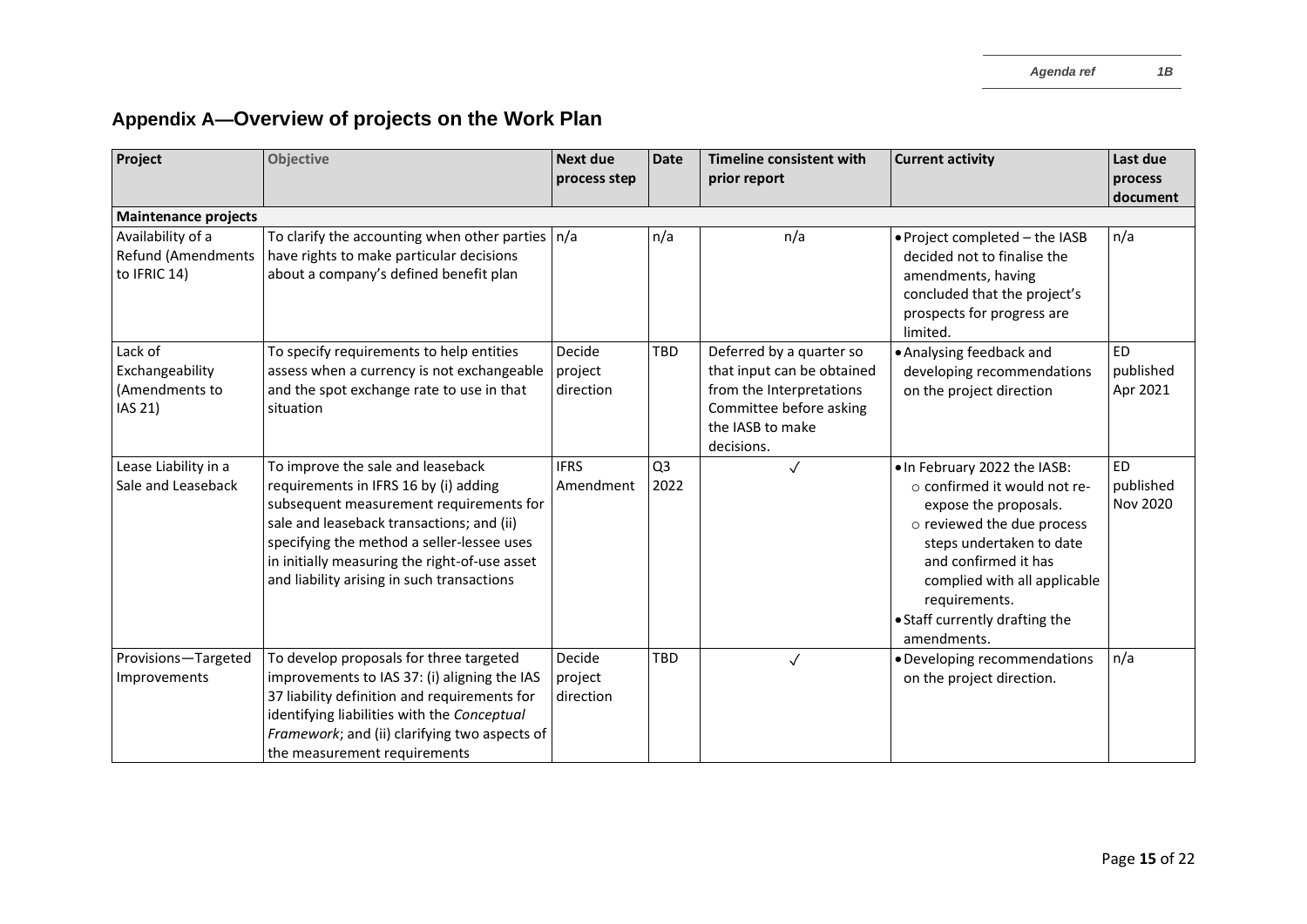| Project                                                                                             | Objective                                                                                                                                                                                                                | <b>Next due</b>               | <b>Date</b>            | Timeline consistent with                                      | <b>Current activity</b>                                                                                                                                                                                 | Last due                           |
|-----------------------------------------------------------------------------------------------------|--------------------------------------------------------------------------------------------------------------------------------------------------------------------------------------------------------------------------|-------------------------------|------------------------|---------------------------------------------------------------|---------------------------------------------------------------------------------------------------------------------------------------------------------------------------------------------------------|------------------------------------|
|                                                                                                     |                                                                                                                                                                                                                          | process step                  |                        | prior report                                                  |                                                                                                                                                                                                         | process<br>document                |
| <b>Non-current Liabilities</b><br>with Covenants<br>(Amendments to IAS                              | To improve the information a company<br>provides about liabilities with covenants, in<br>addition to addressing stakeholders'<br>concerns about how a company classifies<br>those liabilities as current or non-current. | Exposure<br>Draft<br>Feedback | Q <sub>2</sub><br>2022 |                                                               | • Comment period ended 21<br>March 2022.<br>• Staff analysing feedback.                                                                                                                                 | <b>ED</b><br>published<br>Nov 2021 |
| <b>Supplier Finance</b><br>Arrangements                                                             | To improve information provided to users<br>to enable them to assess the effects of a<br>company's supplier finance arrangements<br>on its liabilities and cash flows.                                                   | Exposure<br>Draft<br>Feedback | Q <sub>3</sub><br>2022 | Deferred by a month to<br>focus on higher priority<br>matters | • Comment period ended 28<br>March 2022.<br>• Staff analysing feedback.                                                                                                                                 | <b>ED</b><br>published<br>Nov 2021 |
| Contractual Cash Flow<br>Characteristics of<br><b>Financial Assets</b><br>(Amendments to IFRS<br>9) | To make narrow scope amendments to IFRS<br>9 Financial Instruments to clarify the<br>particular requirements for assessing a<br>financial asset's contractual cash flow<br>characteristics.                              | Exposure<br>Draft             | Q1<br>2023             | N/A                                                           | • The IASB will discuss the<br>project plan, including the<br>scope of the proposed<br>amendments in June 2022.<br>• The IASB will start deliberations<br>on the specific requirements in<br>July 2022. | N/A                                |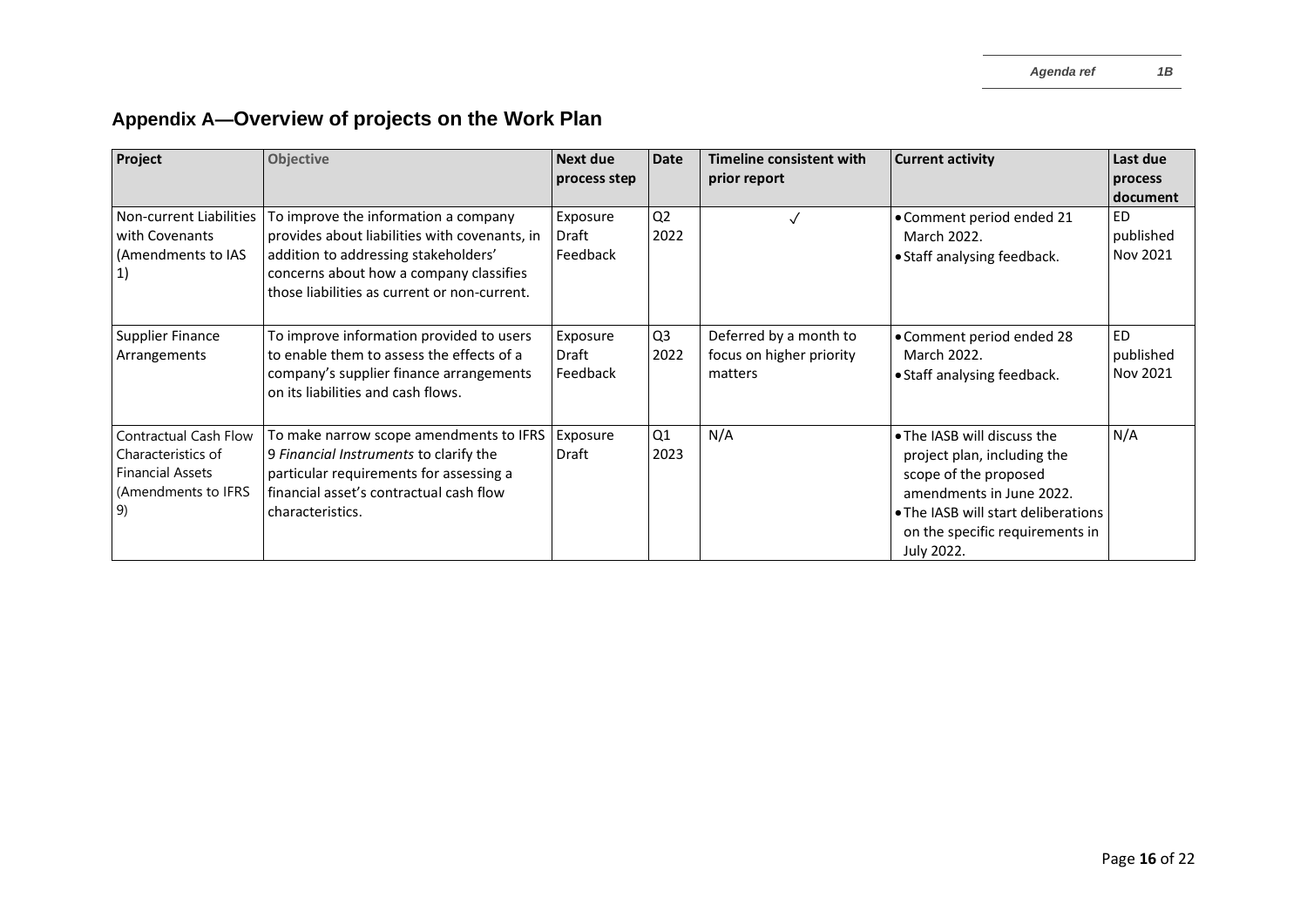| Project                                                                                      | Objective                                                                                                                                                                                                                                                  | <b>Next due</b><br>process step              | <b>Date</b> | <b>Timeline</b><br>consistent<br>with prior<br>report             | <b>Current activity</b>                                                                                                                                                                                                                                                                                                                                                                                                                     | Last due<br>process<br>document                           |
|----------------------------------------------------------------------------------------------|------------------------------------------------------------------------------------------------------------------------------------------------------------------------------------------------------------------------------------------------------------|----------------------------------------------|-------------|-------------------------------------------------------------------|---------------------------------------------------------------------------------------------------------------------------------------------------------------------------------------------------------------------------------------------------------------------------------------------------------------------------------------------------------------------------------------------------------------------------------------------|-----------------------------------------------------------|
| <b>IFRS Accounting Taxonomy projects</b>                                                     |                                                                                                                                                                                                                                                            |                                              |             |                                                                   |                                                                                                                                                                                                                                                                                                                                                                                                                                             |                                                           |
| <b>IFRS Taxonomy</b><br>Update-2022<br>General<br>Improvements and<br><b>Common Practice</b> | To reflect potential improvements to the<br>Accounting Taxonomy, such as common<br>practice elements, to support high-quality<br>tagging of financial statements.                                                                                          | Proposed<br>Accounting<br>Taxonomy<br>Update | <b>TBD</b>  | Deferred to<br>focus on<br>higher priority<br>taxonomy<br>matters | • Staff are researching potential<br>improvements, with focus on financial<br>instruments disclosures<br>. Publication of this proposed taxonomy<br>update has been delayed due to other<br>priorities and as a result it is now expected<br>to be published in 2022 (rather than<br>2021). As such, the work plan has been<br>updated to refer to this project as the<br>Taxonomy Update-2022 General<br>Improvements and Common Practice. | N/A                                                       |
| Initial Application of<br>IFRS 17 and IFRS 9<br>-Comparative<br>Information                  | To reflect Initial Application of IFRS 17 and<br>IFRS 9-Comparative Information, issued in<br>December 2021.                                                                                                                                               | N/A                                          | Q1<br>2022  | $\checkmark$                                                      | • In March 2022 IASB issued IFRS Accounting<br>Taxonomy 2021-Update 3 Initial<br>Application of IFRS 17 and IFRS<br>9-Comparative Information.                                                                                                                                                                                                                                                                                              | Accounting<br>Taxonomy<br>Update<br>published Mar<br>2022 |
| <b>IFRS Accounting</b><br>Taxonomy 2022                                                      | The annual IFRS Accounting Taxonomy is a<br>compilation of updates to the IFRS Accounting<br>Taxonomy published throughout the year. The<br>IFRS Foundation usually publishes the annual<br>IFRS Accounting Taxonomy in the first quarter<br>of each year. | N/A                                          | Q1<br>2022  | N/A                                                               | . In March 2022 the IASB published the IFRS<br>Accounting Taxonomy 2022.                                                                                                                                                                                                                                                                                                                                                                    | Accounting<br>Taxonomy<br>published Mar<br>2022           |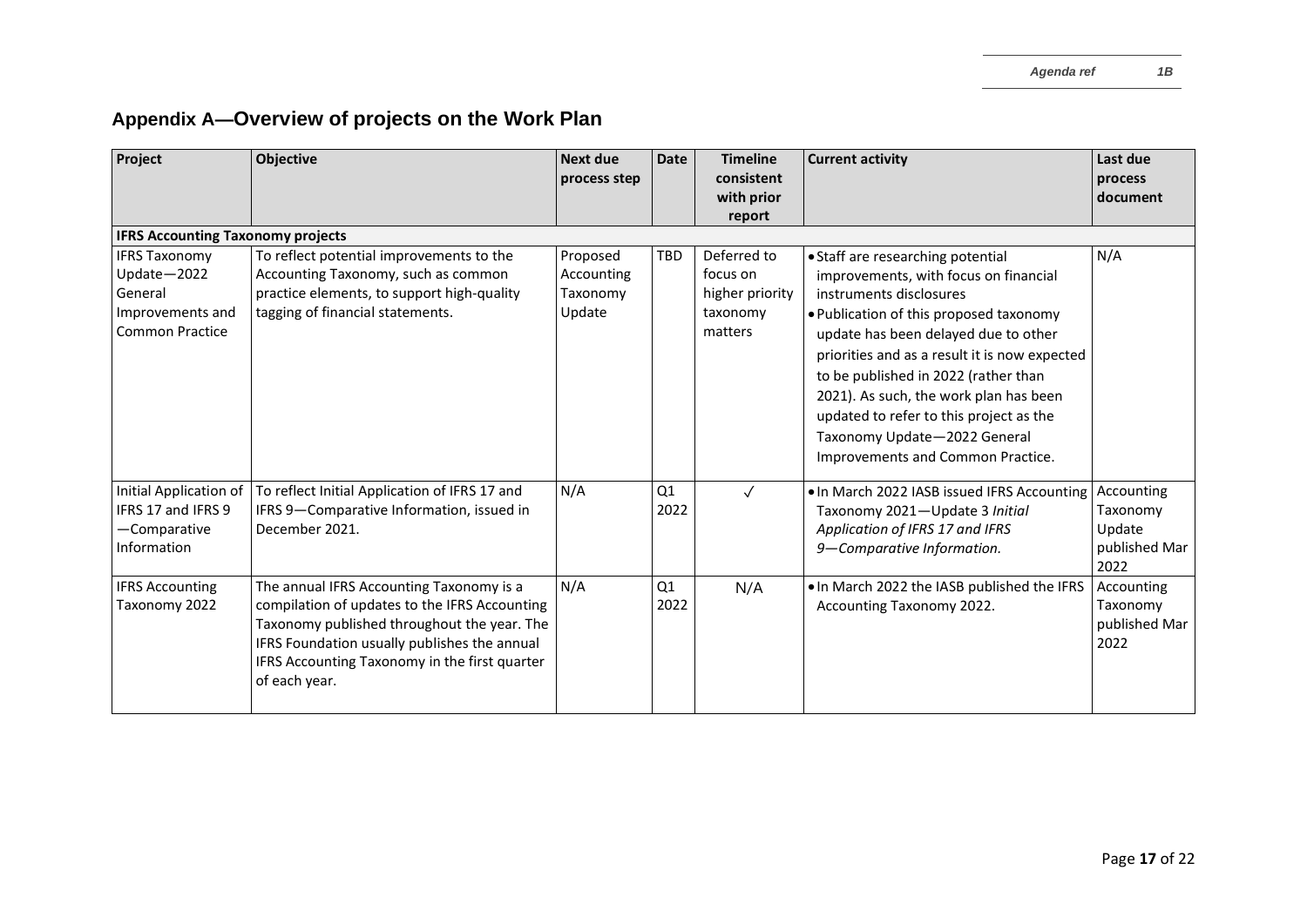| <b>IFRS Accounting</b> | To reflect developments in the technology (in              | N/A | Q1   | N/A | . In March 2022 the IASB published the IFRS | Accounting    |
|------------------------|------------------------------------------------------------|-----|------|-----|---------------------------------------------|---------------|
|                        | Taxonomy Update— its more general sense) that underlies or |     | 2022 |     | Accounting Taxonomy Update-2021             | Taxonomy      |
| 2021 Technology        | relates to the IFRS Accounting Taxonomy. The               |     |      |     | Technology Update.                          | Update        |
| Update                 | changes are also necessary, or beneficial, in              |     |      |     |                                             | published Mar |
|                        | order to reflect developments in standards                 |     |      |     |                                             | 2022          |
|                        | and practices, and in the usage of the IFRS                |     |      |     |                                             |               |
|                        | Accounting Taxonomy or comparable                          |     |      |     |                                             |               |
|                        | taxonomies in various regulatory                           |     |      |     |                                             |               |
|                        | environments.                                              |     |      |     |                                             |               |
|                        |                                                            |     |      |     |                                             |               |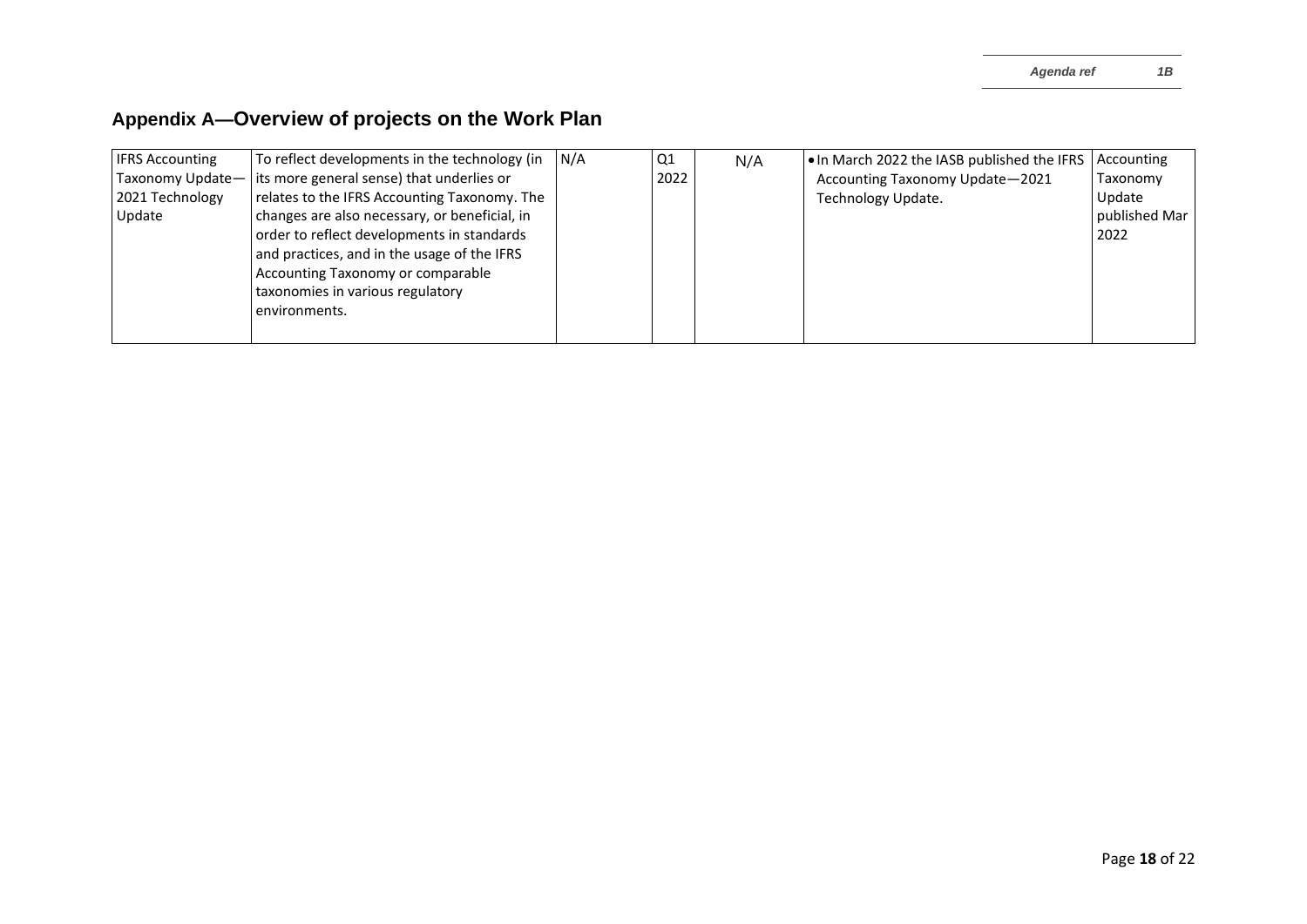## **Standard-setting due process documents**

No Standard-setting due process documents were published in the period.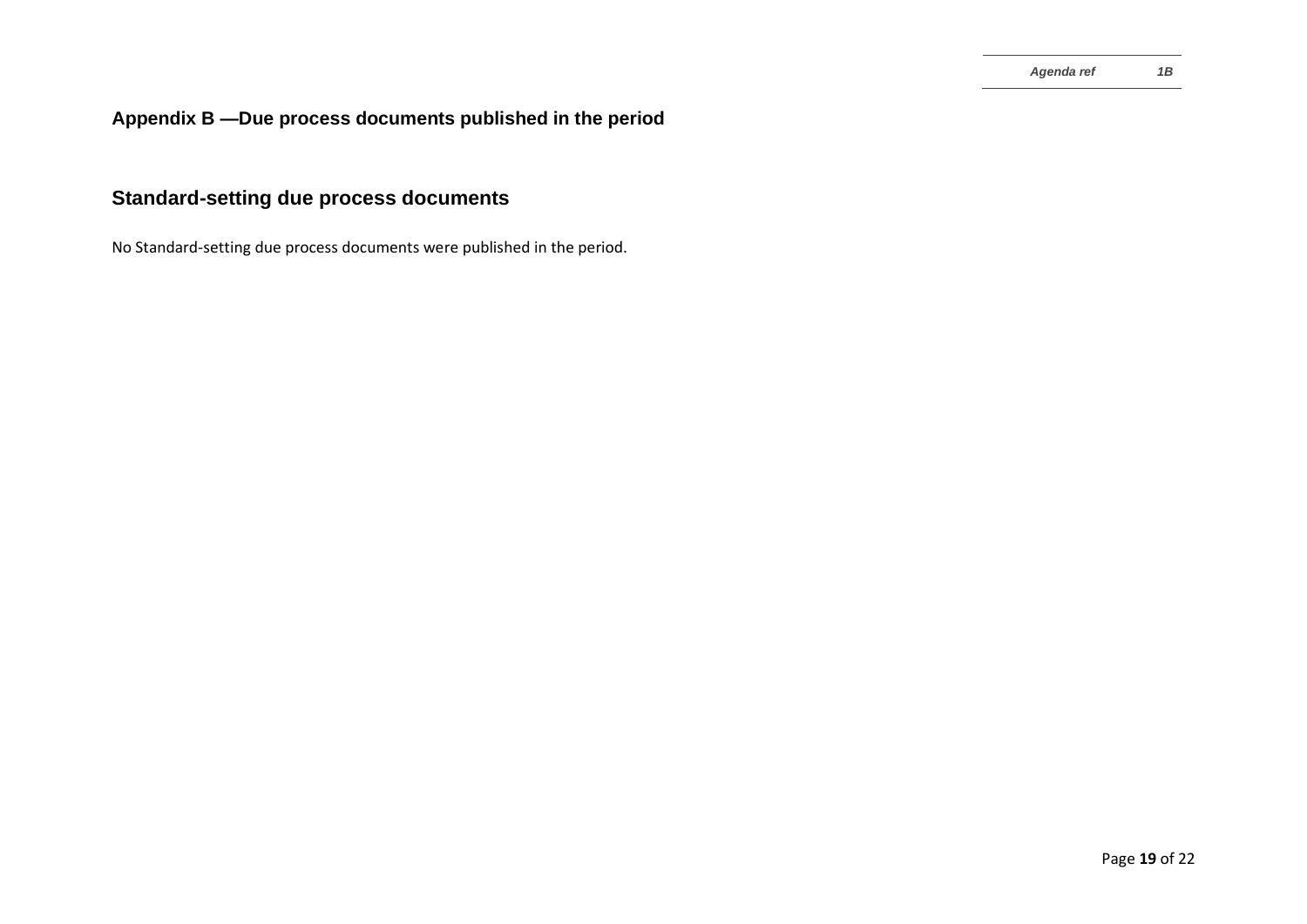#### **IFRS Accounting Taxonomy due process documents**

| <b>IFRS Accounting Taxonomy due process</b>   | Due process stage      | <b>Date</b> | Approved by       | <b>Reviewed</b>        | <b>Reviewed</b> | All applicable due |
|-----------------------------------------------|------------------------|-------------|-------------------|------------------------|-----------------|--------------------|
| document                                      |                        | published   | IASB <sup>3</sup> | <b>Taxonomy Review</b> | <b>ITCG</b>     | process steps      |
|                                               |                        |             |                   | Panel                  |                 | completed          |
| IFRS Accounting Taxonomy Update-Initial       | <b>IFRS Accounting</b> | Mar 2022    | Yes               | n/a                    | Yes             | <b>Yes</b>         |
| Application of IFRS 17 and IFRS 9-Comparative | <b>Taxonomy Update</b> |             |                   |                        |                 |                    |
| Information                                   |                        |             |                   |                        |                 |                    |
| IFRS Accounting Taxonomy Update-2021          | <b>IFRS Accounting</b> | Mar 2022    | n/a               | n/a                    | Yes             | Yes                |
| Technology Update                             | Taxonomy Update        |             |                   |                        |                 |                    |

<sup>3</sup> The due process procedures for the IFRS Accounting Taxonomy are set out in the Annex to the *Due Process Handbook*. Paragraph A16 sets out the due process requirements for Taxonomy Updates relating to IFRS Accounting Standards. Paragraphs A32–A37 and A47 set out the requirements for general improvements, new common practice and other content changes not referred to explicitly by the IFRS Accounting Standards. The IASB is required to approve IFRS Accounting Taxonomy Updates reflecting new or amended IFRS Accounting Standards; it is not required to approve new common practice or other content changes not referred to explicitly by the IFRS Accounting Standards. Changes for new common practice or other content changes not referred to explicitly by the IFRS Accounting Standards are required to be reviewed by the IFRS Taxonomy Review Panel. The IFRS Taxonomy Consultative Group (ITCG) provides guidance throughout the development of an IFRS Accounting Taxonomy Update and normally also reviews all content changes.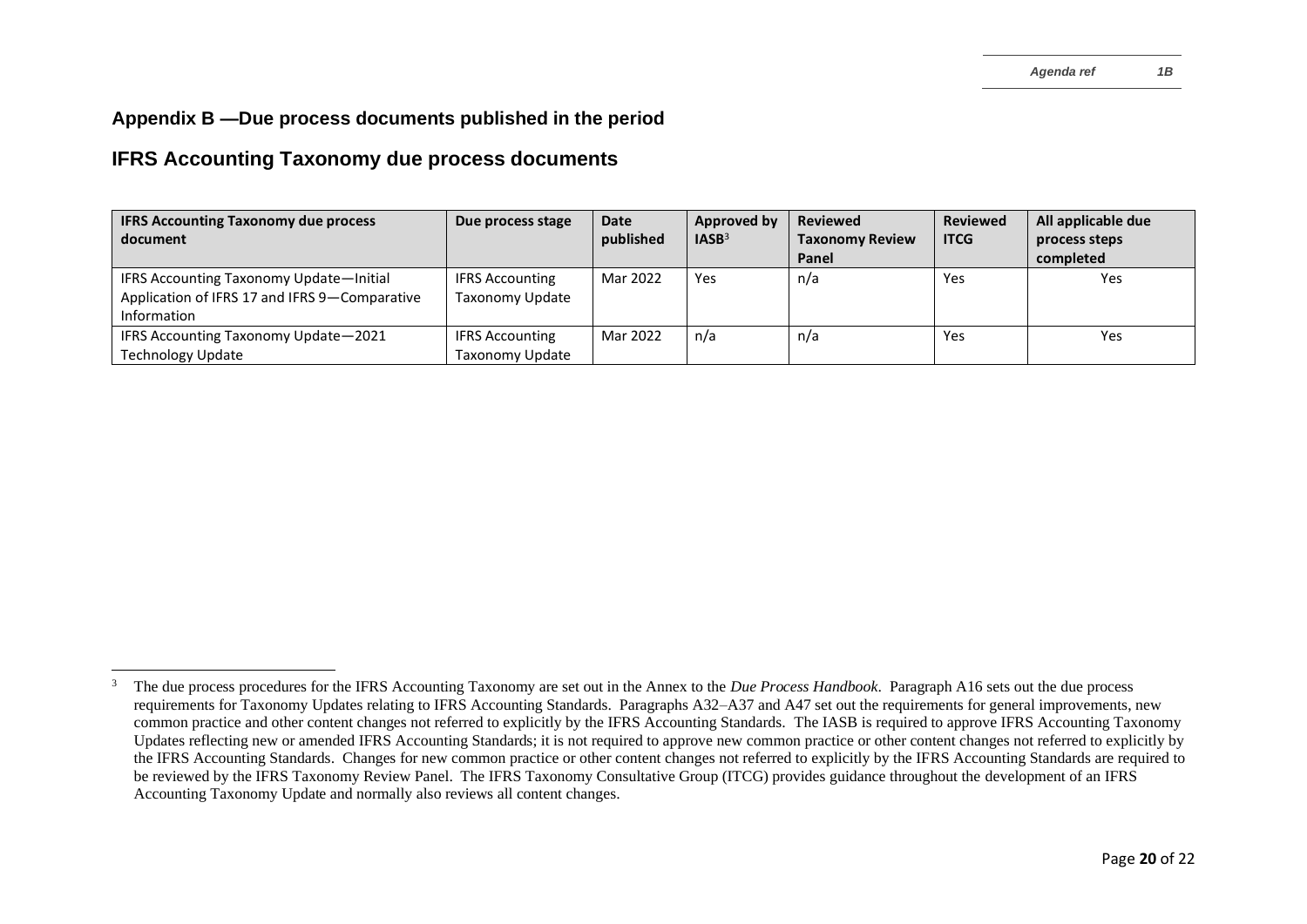### **IFRS Interpretations Committee Agenda Decisions**

| <b>Topic</b>                                                                                                                                                                                         | <b>Current due</b><br>process stage | <b>Date</b><br>published | <b>Approved by</b><br>Interpretations<br>Committee | <b>IASB not</b><br>object <sup>4</sup> | All<br>applicable<br>due<br>process<br>steps<br>completed | <b>Next step</b>                            | <b>Remarks</b>                                                                                                     |
|------------------------------------------------------------------------------------------------------------------------------------------------------------------------------------------------------|-------------------------------------|--------------------------|----------------------------------------------------|----------------------------------------|-----------------------------------------------------------|---------------------------------------------|--------------------------------------------------------------------------------------------------------------------|
| Principal versus Agent:<br>Software Resellers (IFRS 15<br>Revenue from Contracts<br>with Customers)                                                                                                  | Agenda<br>decision                  | 30 May<br>2022           | 20 April 2022                                      | 23 May<br>2022                         | $\checkmark$                                              | N/A                                         | N/A                                                                                                                |
| Demand Deposits with<br>Restrictions on Use arising<br>from a Contract with a<br>Third Party (IAS 7<br><b>Statement of Cash Flows)</b>                                                               | Agenda<br>decision                  | 29 April<br>2022         | 15 March 2022                                      | 26 April<br>2022                       | $\checkmark$                                              | N/A                                         | N/A                                                                                                                |
| <b>Transfer of Insurance</b><br>Coverage under a Group of<br><b>Annuity Contracts (IFRS 17</b><br><i><b>Insurance Contracts)</b></i>                                                                 | Tentative<br>agenda<br>decision     | 23 March<br>2022         | 15 March 2022                                      | N/A                                    | $\checkmark$                                              | Tentative<br>agenda<br>decision<br>feedback | The Interpretations Committee will consider feedback on the<br>tentative agenda decision at its June 2022 meeting. |
| Lessor Forgiveness of Lease<br>Payments (IFRS 9 Financial<br>Instruments and IFRS 16<br>Leases)                                                                                                      | Tentative<br>agenda<br>decision     | 23 March<br>2022         | 15 March 2022                                      | N/A                                    | $\checkmark$                                              | Tentative<br>agenda<br>decision<br>feedback | The Interpretations Committee will consider feedback on the<br>tentative agenda decision at a future meeting.      |
| <b>Special Purpose Acquisition</b><br>Companies (SPAC):<br><b>Classification of Public</b><br>Shares as Financial<br>Liabilities or Equity (IAS 32<br><b>Financial Instruments:</b><br>Presentation) | Tentative<br>agenda<br>decision     | 23 March<br>2022         | 16 March 2022                                      | N/A                                    | $\checkmark$                                              | Tentative<br>agenda<br>decision<br>feedback | The Interpretations Committee will consider feedback on the<br>tentative agenda decision at its June 2022 meeting. |

<sup>&</sup>lt;sup>4</sup> Paragraph 8.7 of the *Due Process Handbook* requires the IASB to be asked whether it objects to a (final) agenda decision approved by the Interpretations Committee before that agenda decision is published.